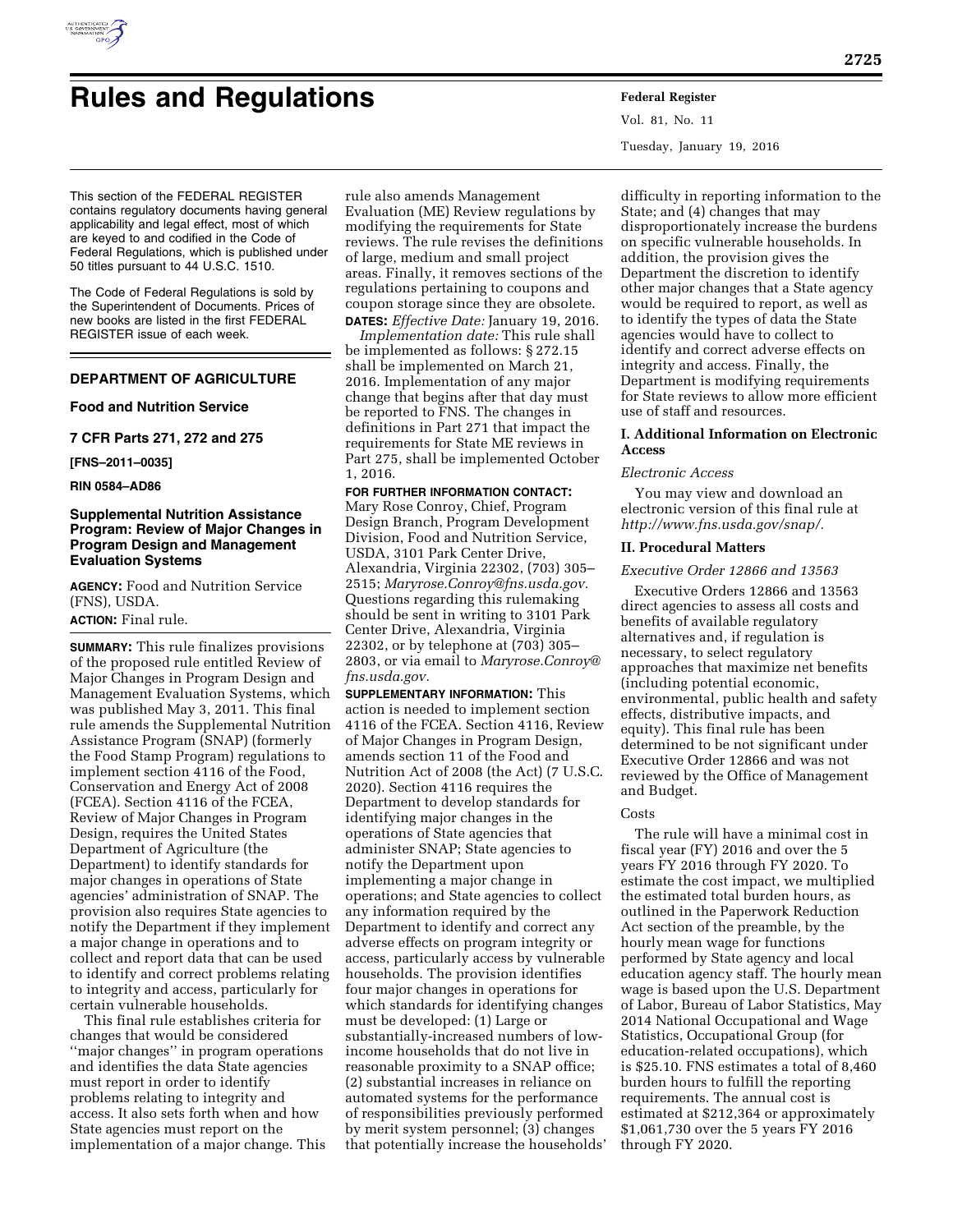## Benefits

This rule requires State agencies to report on the impacts of implementing major changes in State agency operations, and to identify and correct problems caused by implementing these changes. This rule will benefit State agencies by requiring them to fully evaluate changes and thereby reduce the potential for these changes to cause hardships for applicants, recipients or compromise the integrity of the program. This rule will benefit applicants, recipients or individuals otherwise eligible for SNAP by requiring State agencies to identify and correct adverse impacts. This rule modifies the requirements for State ME reviews of local office operations. It will benefit State agencies by allowing them more time to conduct higher quality reviews.

## **Executive Order 12372**

SNAP is listed in the Catalog of Federal Domestic Assistance under No. 10.551. For the reasons set forth in the final rule in 7 CFR part 3015, subpart V and related Notice (48 FR 29115, June 24, 1983), this program is excluded from the scope of Executive Order 12372, which requires intergovernmental consultation with State and local officials.

#### **Regulatory Flexibility Act**

This rule has been reviewed with regard to the requirements of the Regulatory Flexibility Act (5 U.S.C. 601–612). It has been certified that this rule will not have a significant economic impact on a substantial number of small entities. State welfare agencies will be the most affected to the extent that they administer the SNAP.

## **Unfunded Mandates Reform Act**

Title II of the Unfunded Mandates Reform Act of 1995 (UMRA), establishes requirements for Federal agencies to assess the effects of their regulatory actions on State, local and Tribal governments and the private sector. Under section 202 of the UMRA, the Food and Nutrition Service (FNS) generally must prepare a written statement, including a cost-benefit analysis for proposed and final rules with ''Federal mandates'' that may result in expenditures to State, local or Tribal governments in the aggregate, or to the private sector, of \$100 million or more in any one year. When such a statement is needed for a rule, section 205 of the UMRA generally requires FNS to identify and consider a reasonable number of regulatory alternatives and adopt the least costly, more cost effective or least burdensome alternative that achieves the objectives

of the rule. This rule contains no Federal mandates (under the regulatory provisions of Title II of the UMRA) for State, local and Tribal governments or the private sector of \$100 million or more in any one year. This rule is, therefore, not subject to the requirements of sections 202 and 205 of the UMRA.

#### **Federalism Summary Impact Statement**

Executive Order 13132 requires Federal agencies to consider the impact of their regulatory actions on State and local governments. Where such actions have federalism implications, agencies are directed to provide a statement for inclusion in the preamble to the regulations describing the agency's considerations in terms of the three categories called for under section (6)(b)(2)(B) of E.O. 13132. FNS has considered this rule's impact on State and local agencies and has determined that it does not have federalism implications under E.O. 13132.

# **Civil Rights Impact Analysis**

FNS has reviewed this rule in accordance with the Department Regulation 4300–4, ''Civil Rights Impact Analysis,'' to identify and address any major civil rights impacts that the rule might have on minorities, women and persons with disabilities. After a careful review of the rule's intent and provisions, FNS has determined that this rule has no intended impact on any of the protected classes. FNS specifically prohibits State and local government agencies that administer SNAP from engaging in actions that discriminate against any applicant or participant in any aspect of program administration, including, but not limited to, the certification of households, the issuance of benefits, the conduct of fair hearings, or the conduct of any other program service for reasons of age, race, color, sex, handicap, religious creed, national origin or political beliefs (SNAP nondiscrimination policy can be found at 7 CFR 272.6). Discrimination in any aspect of program administration is prohibited by these regulations, the Food and Nutrition Act of 2008, the Age Discrimination Act of 1975 (Pub. L. 94– 135), the Rehabilitation Act of 1973 (Pub. L. 93–112, section 504) and Title VI of the Civil Rights Act of 1964 (42 U.S.C. 2000d). Enforcement action may be brought under any applicable Federal law. Title VI complaints shall be processed in accordance with 7 CFR part 15.

## **Executive Order 13175**

This rule has been reviewed in accordance with the requirements of Executive Order 13175, ''Consultation and Coordination with Indian Tribal Governments.'' Executive Order 13175 requires Federal agencies to consult and coordinate with tribes on a governmentto-government basis on policies that have tribal implications, including regulations, legislative comments or proposed legislation, and other policy statements or actions that have substantial direct effects on one or more Indian tribes, on the relationship between the Federal Government and Indian tribes or on the distribution of power and responsibilities between the Federal Government and Indian tribes.

FNS has assessed the impact of this rule on Indian tribes and determined that this rule does not, to our knowledge, have tribal implications that require tribal consultation under EO 13175. On February 18, 2015 the agency held a webinar for tribal participation and comments. During the comment period, FNS did not receive any comments on the proposed rule. If a Tribe requests consultation, FNS will work with the Office of Tribal Relations to ensure meaningful consultation is provided where changes, additions and modifications identified herein are not expressly mandated by Congress.

#### **Paperwork Reduction Act**

The Paperwork Reduction Act of 1995 (44 U.S.C. Chap. 35; see 5 CFR part 1320), requires that OMB approve all collections of information by a Federal agency from the public before they can be implemented. Respondents are not required to respond to any collection of information unless it displays a current valid OMB control number. The Notice of Proposed Rulemaking (NPRM) contained new requirements that are subject to review and approval by OMB. FNS sought public comments on the changes in the information collection burden that would result from adoption of the NPRM provisions.

Comments were invited on: (a) Whether the proposed collection of information is necessary for the proper performance of the functions of the agency, including whether the information shall have practical utility; (b) the accuracy of the agency's estimate of the burden of the proposed collection of information, including the validity of the methodology and assumptions used; (c) ways to enhance the quality, utility and clarity of the information to be collected; and (d) ways to minimize the burden of the collection of information on those who are to respond, including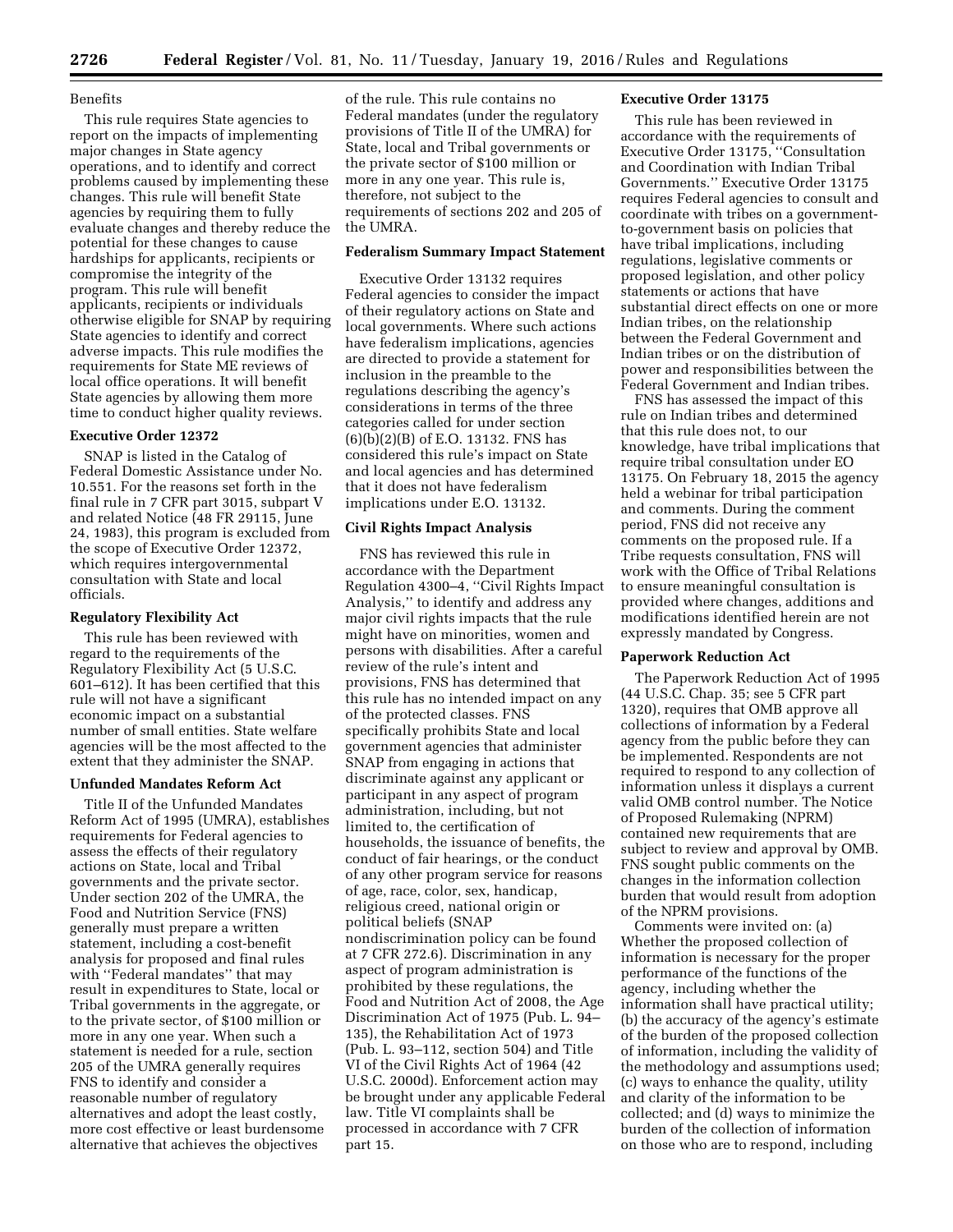use of appropriate automated, electronic, mechanical, or other technological collection techniques or other forms of information technology.

Comments on the information collection pursuant to the proposed rule were minimal, but changes to provisions of the final rule have affected the reporting burden estimated from the NPRM.

*Title:* Review of Major Changes in Program Design.

*OMB Number:* [0584–NEW]. *Expiration Date:* Not Yet Determined. *Type of Request:* New Collection.

*Abstract:* As required by the Paperwork Reduction Act of 1995 (44 U.S.C. 3507(d)), FNS is submitting a copy of this section to OMB for its review. Section 4116, Review of Major Changes in Program Design, amends section 11 of the Act (7 U.S.C. 2020). It requires the Department to develop standards for identifying major changes in the operations of State agencies that administer SNAP. Section 272.15, of this final rule requires State agencies to notify the Department when planning to implement a major change in operations and State agencies to collect any information required by the Department to identify and correct any adverse effects on program integrity or access, including access by vulnerable households. Since decisions to make major changes to program operations rest with each individual State agency, the frequency and timing of the changes can only be estimated. The final rule requires State agencies to provide descriptive information regarding the major change together with an analysis of its projected impacts on program operations. The final rule also includes ''automatic'' reporting requirements for any State reporting a major change and sets out requirements for the State to collect and report additional information. The reports will consist of monthly information, to be provided on a quarterly basis. Reporting would continue for at least a year after the change is completely implemented. It is not uncommon for a State to pilot a change prior to statewide implementation. FNS could require information from the pilot and information regarding the statewide impacts of the change after full implementation.

*Respondents:* The 53 State agencies that administer SNAP.

*Estimated Number of Responses per Respondent:* The rule identifies six categories of major changes; changes to the States automated system, changing the responsibilities of merit system personnel, office closings, reductions in State SNAP merit system personnel,

changes that may make it more difficult for households to report and an undefined ''other'' category. Such changes in operations are made by States based upon a variety of interrelated factors. There is no evidence that the State's size (population) or regional location predict when or what type of changes States will make.

In examining the first of the above criterion in isolation, it would be reasonable to expect one or two States per year to replace automated systems and another four States to make modifications to their systems that would require a major change report. However, with so many States running older systems and the delays caused by budget difficulties, it is likely this will increase to three per year beginning in FY 2017, as States' budgets improve. It is also likely that we will see more States look into implementing call centers and developing online applications that will be used by a large proportion of SNAP applicants and participants. Since it appears that 45 States will have online applications in place and over 30 States will be using call centers in FY 2016, the number of additional States that might implement these systems in a year is most likely no more than four per year. Therefore we estimate a total of ten States per year would report major changes under this criterion.

With regard to the second criterion, one State exploring such a change every two years would be a reasonable estimate.

The third criterion, office closings, may become more common with the expanded use of call centers and online applications. We estimate three States per year would report major changes under this criterion.

The fourth criterion, staff reductions, tends to fluctuate with States' budgetary situations, caseloads and other changes States make to their program design. We estimate there would be three significant staff reductions per year.

The fifth criterion, changes that may make it more difficult for households to report, would occur in conjunction with or as a result of changes in the States administration of SNAP. This is the most difficult to predict, but as States continue to take advantage of new technology and streamlined processes, changes of this type may become more common. An estimate of five such changes per year would appear to be reasonable.

Since, by definition, the ''other'' category cannot be estimated, one such major change per year is estimated as a place holder.

| Criterion                                                           | Responses<br>per year |
|---------------------------------------------------------------------|-----------------------|
| Replacement of automated<br>system<br>Changing the responsibilities | 10                    |
| of merit system personnel                                           | .5                    |
| Office closings                                                     | з                     |
| Significant reductions in SNAP                                      |                       |
|                                                                     | З                     |
| Changes that may make it                                            |                       |
| more difficult for households                                       |                       |
|                                                                     | 5                     |
|                                                                     |                       |
| Total                                                               | 22 F                  |

Once a State has triggered one of the six criteria, the State will be required to report the ''automatic'' information as required in  $\S 272.15(b)(2)–(4)$  and FNS must determine what, if any, additional data the State will be required to collect and report as provided for in § 272.15(b)(5). FNS believes that most often, the automatic reporting requirements and its ongoing data collection tools it employs will be sufficient to provide the needed information on a major change. Additional data will occasionally need to be generated from States' automated eligibility systems or gathered by conducting additional case review surveys.

## *Estimated Total Annual Burden on Respondents*:

Section 272.15(a)(3), requires States provide both descriptive and analytic information regarding the major change. FNS believes States will have completed the majority of the analysis in the normal course of their own planning and decision making. The descriptive information should also be readily available and require minimal data gathering since it is the State's decision to make the major change. We estimate it will take 8 hours to describe the change and 32 hours to repackage and complete the required analysis for a total of 40 hours per response. Thus, with 22.5 States reporting one major change per year, the initial reporting and analysis aspect of the rulemaking would be 22.5 annual responses  $\times$  40 hours per State = an estimated 900 burden hours per year (22.5 States × 1 response per respondent = 22.5 annual responses  $\times$  40 hours per respondent to respond = 900 annual burden hours).

FNS believes that for about seventy percent of the major changes States report, no additional reporting will be necessary beyond the automatic reporting requirements. Additional data collection will only be required for the remaining 30 percent of the reported major changes. Therefore, for about 15.75 of the major changes expected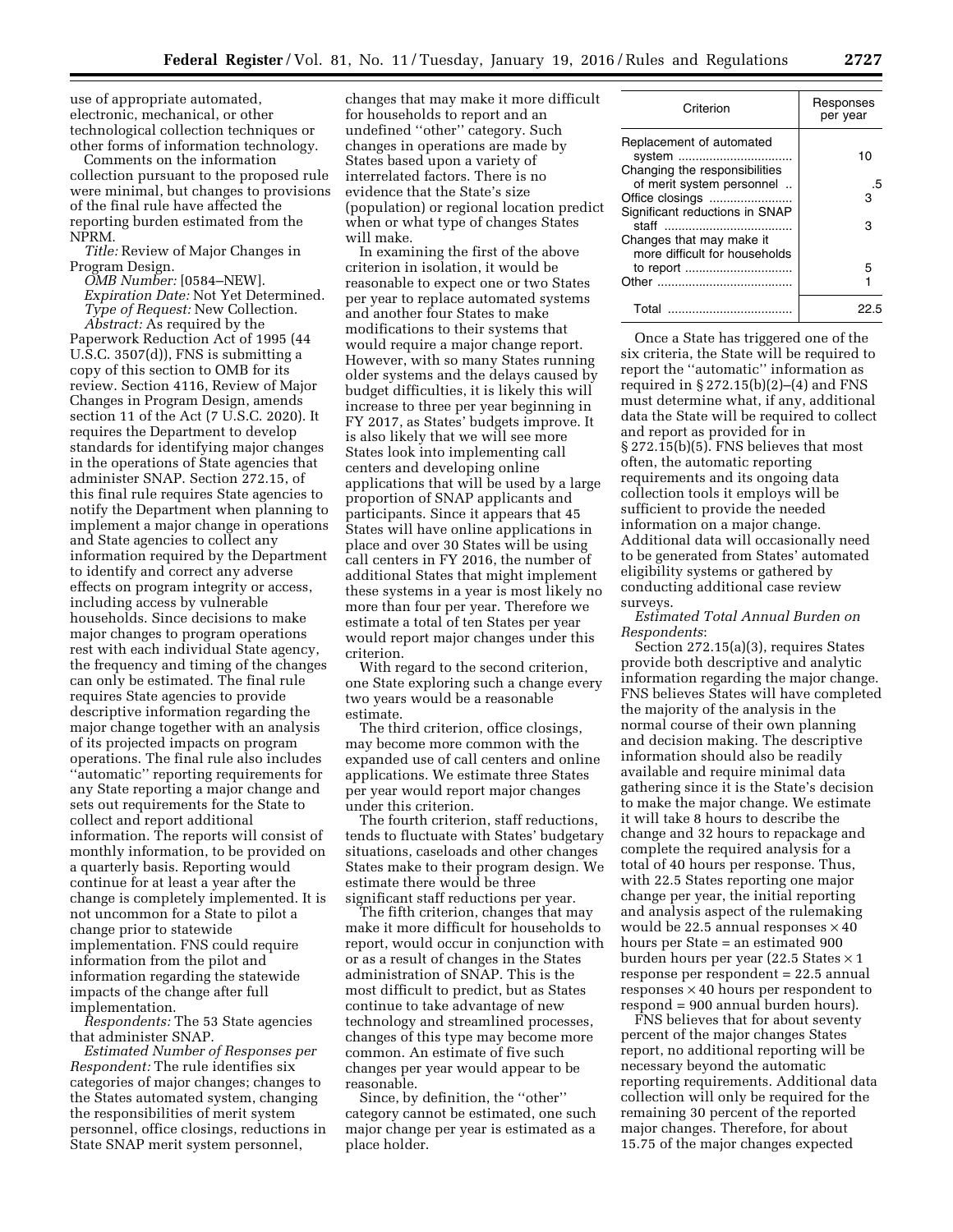each year there would be no additional reporting burden.

All 22.5 of the major changes expected each year will require some

automated system reprogramming to generate the required automatic data reporting. At 48 hours per reprogramming effort, this would be

1080 hours per year  $(22.5 \times 48)$ . The reports themselves would be estimated to require 12 hours each.

| Respondents           | Estimated<br>annual<br>responses | Responses<br>per year | Hours per<br>response | Total hours<br>per year |
|-----------------------|----------------------------------|-----------------------|-----------------------|-------------------------|
| 22.5 States quarterly |                                  | 90                    | 12                    | 1080                    |

The total for the 22.5 States would be 900 + 1,080 hours = 1,980 total hours for reporting (divided by the 22.5 states = 88 hours per State per year).

For the 6.75 States expected to require additional data collection, this requirement would be in addition to the 1,980 hours from above. Such data will generally be collected through a sample of case reviews. While the required sample sizes may vary based on the type

of major change and the proportion of the State's SNAP caseload it may affect, 200 cases per quarter would likely be an upper limit on what FNS could ask of a State. At an estimated one hour to review and report on a case, this would require 800 hours per year per State. The 6.75 States times 800 hours yields 5,400 hours (6.75 State respondents  $\times$  1 response per respondent = 6.75 annual responses  $\times 800$  hours per respondent to

respond = 5,400 annual burden hours). When the 1,980 hours are added for the automatic information, the total for these 6.75 States is 7,380 hours (1,093 hours per State per year).

With all 22.5 States reporting quarterly, there would be 90 responses annually. Twenty-seven of the 90 reports would contain additional information from sample data.

| Section            | Requirement                                                  | <b>States</b><br>responding<br>per year | Responses per<br>respondent | Number of<br>responses | Hours per<br>response | Total burden<br>hours |
|--------------------|--------------------------------------------------------------|-----------------------------------------|-----------------------------|------------------------|-----------------------|-----------------------|
| $272.15(a)(3)$     | Initial analysis of Major<br>Change.                         | 22.5                                    |                             | 22.5                   |                       | 900                   |
| $272.15(b)(2)–(4)$ | Reports required without<br>additional data collec-<br>tion. | 15.75                                   |                             | 63                     | $22$                  | 1.386                 |
| $272.15(b)(5)$     | Reports required with ad-<br>ditional data collection.       | 6.75                                    |                             | 27                     | 273.25                | 7.377.75              |
| Totals             |                                                              | 22.5                                    | 5 (average)                 | 112.5                  | 85.9 (average)        | 9,663.75              |

# **E-Government Act Compliance**

FNS is committed to complying with the E-Government Act of 2002, to promote the use of the Internet and other information technologies to provide increased opportunities for citizen access to Government information and services, and for other purposes.

#### **Executive Order 12988**

This rule has been reviewed under Executive Order 12988, Civil Justice Reform. This rule is intended to have preemptive effect with respect to any State or local laws, regulations or policies that conflict with its provisions or that would otherwise impede its full implementation. This rule is not intended to have retroactive effect unless so specified in the ''Effective Date'' paragraph of the final rule. Prior to any judicial challenge to the provisions of this rule or to the application of its provisions, all applicable administrative procedures must be exhausted. In SNAP the administrative procedures are as follows: (1) For Program benefit recipients—State administrative procedures issued pursuant to 7 U.S.C.

2020(e)(10) and § 273.15; (2) for State agencies—administrative procedures issued pursuant to 7 U.S.C. 2023 set out at § 276.7 or Part 283; (3) for retailers and wholesalers—administrative procedures issued pursuant to 7 U.S.C. 2023 set out at 7 CFR part 279.

What acronyms or abbreviations are used in this supplementary discussion of the proposed provisions? In the discussion of the provisions in this rule, the following acronyms or other abbreviations are used to stand in for certain words or phrases:

| Phrase                                          | Acronym,<br>Abbreviation.<br>or Symbol |
|-------------------------------------------------|----------------------------------------|
| Code of Federal Regula-<br>tions.               | CFR                                    |
| Federal Register                                | FR                                     |
| Federal Fiscal Year                             | FY                                     |
| Food and Nutrition Act of<br>2008.              | the Act                                |
| Food and Nutrition Service                      | <b>FNS</b>                             |
| Food, Conservation, and<br>Energy Act of 2008.  | <b>FCEA</b>                            |
| Management Evaluation                           | ME                                     |
| Notice of Proposed Rule-<br>making.             | <b>NPRM</b>                            |
| Supplemental Nutrition As-<br>sistance Program. | SNAP                                   |

| Phrase                               | Acronym,<br>Abbreviation,<br>or Symbol |
|--------------------------------------|----------------------------------------|
| U.S. Department of Agri-<br>culture. | the Department                         |

#### **III. Background**

Section 4116 of the FCEA amended section 11 of the Act to require the Department to define ''major changes'' in SNAP operations, State agencies to notify the Department when they implement a major change in SNAP operations, and to collect data for use in identifying and correcting problems with SNAP integrity and access, particularly among vulnerable populations. Many State agencies have changed or are in the process of changing the way they operate SNAP. Some of these changes have been small and have predominately impacted internal State agency operations. However, some of the changes have also included major overhauls of State agency operations that affect how the State interacts with applicants and participants. While the goal of such changes is to improve the efficiency and the effectiveness of the States' operations, some of these changes have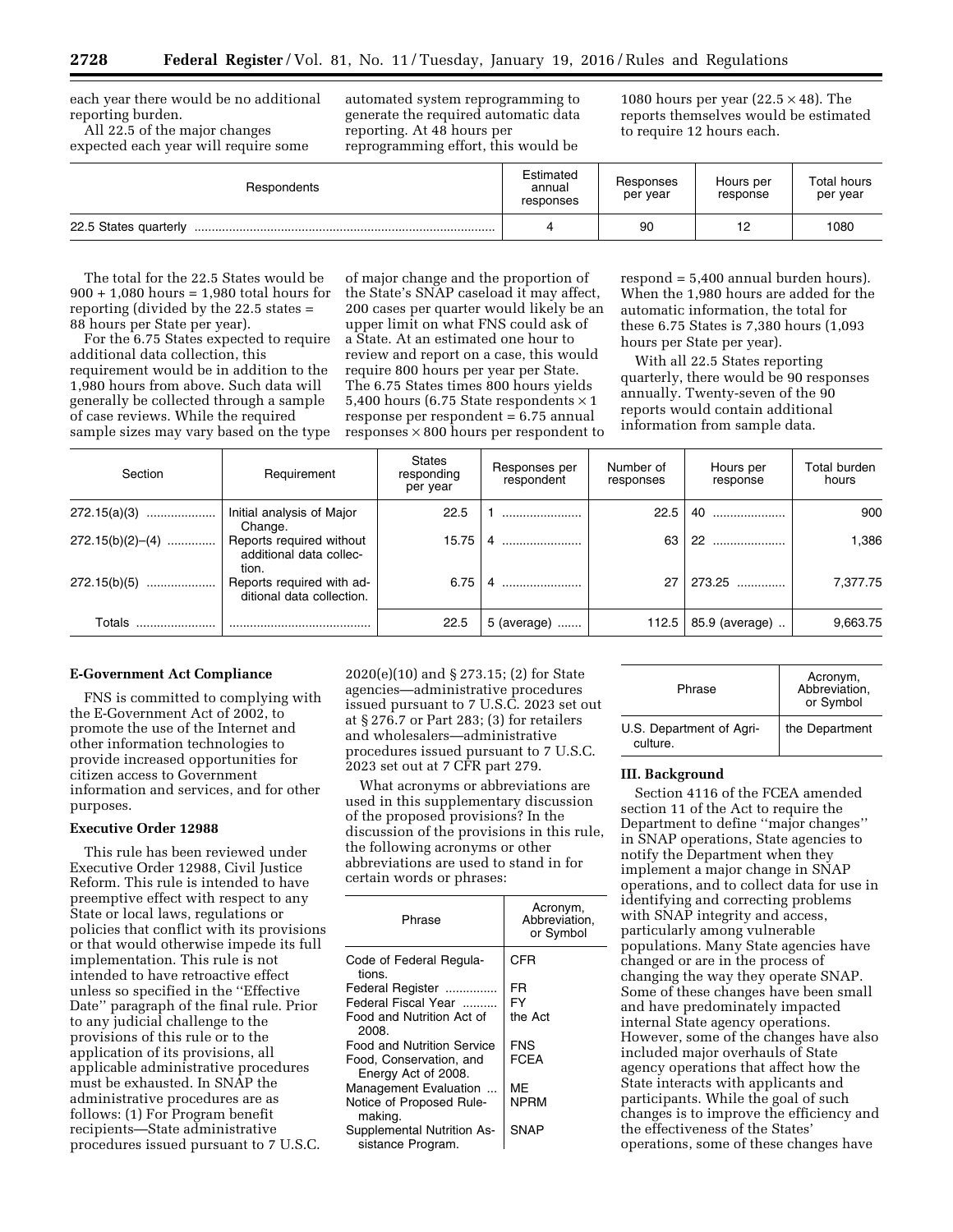adversely impacted the States' payment accuracy rates, and, critically, have impeded access to SNAP benefits. In recent years, States have faced rising caseloads and cut backs which in part have led many States to make use of new technologies that could help streamline their SNAP operations. Section 4116 of the FCEA anticipates this and provides the Department the authority to better provide States with technical assistance and to monitor implementation of major changes in their operation of SNAP. The proposed rule published May 3, 2011, at 76 FR 24820, provided a 60-day comment period. This final rule defines what changes to States' operations will be considered ''major,'' establishes the requirements for States to notify FNS of such changes and establishes reporting requirements for major changes. States' ME requirements have also been updated to allow States time to conduct more effective reviews. The changes will allow States to streamline operations while maintaining the integrity of SNAP.

## **Public Comments**

The Department received 120 comments on the NPRM from various entities including: 95 individuals (many of whom are union members); 4 unions; 10 advocate organizations; 10 States; and an organization representing States. Following are the issues raised by commenters, paraphrased excerpts from the most illustrative comments, and recommendations they made for changes to this final rule. (Note: The May 3, 2011 NPRM proposed to add the Major Change provisions to a new § 272.12. However, this section now deals with Computer Matching Requirements. The provisions of this final rule are added in a new § 272.15. References in this preamble to provisions of the proposed rule have been converted from § 272.12 to § 272.15 to reduce confusion between the proposed and final rules.) General comments on the NPRM include:

#### **General Comments**

• We commend FNS for including application processing timelines at recertification (proposed § 272.15(b)(1)(iii)) as one of the measures it will examine in the event of a major change.

• SNAP is an entitlement program. Therefore, the processes related to SNAP eligibility determinations are inherently governmental functions and must be performed by public employees. The proposed rule also includes changes to the performance reporting system, including elimination of the Federal biennial review of the State ME system. The proposed changes weaken Federal oversight of SNAP, and we recommend that the current requirements be maintained.

• The proposed language creates the impression that States may be able to secure waivers or approval for the use of non-merit system personnel. We urge FNS to re-affirm its conclusions that it strongly disfavors the use of non-merit system personnel and not to change its position. The experience of our office and many other advocates is that all too often non-merit system personnel lack the training, supervision, experience and exposure to agency culture necessary to ensure maximum program access.

• The Preamble states that ''FNS has determined that the use of non-merit system personnel in these functions can have a detrimental impact on the efficient and effective operation of the program,'' but then proceeds to explain that FNS must approve the use of nonmerit system personnel. It is contrary to good sense and effective public policy for the Department to authorize this model when the Department itself acknowledges that all available evidence to date documents costly failures.

• Section 4116 of the FCEA gives FNS the authority to identify ''major changes'' and to collect information on those changes, but it does not allow FNS to prevent or impair States' ability to implement administrative changes that otherwise meet legal and regulatory requirements. With this proposed regulation, FNS appears to go beyond its mandate under the law. FNS should take a proactive approach to assist States to quickly implement successful reengineering changes and to use existing SNAP performance data to measure outcomes rather than impose additional burdensome reporting requirements.

• If implemented as written, we believe this regulation could prevent, weaken or at the very least delay many administrative improvements that would otherwise quickly bring a new level of efficiency, integrity and customer service to SNAP.

• By not imposing any on-going data collection obligations under this provision, the proposed rule denies the Department a baseline. If data collection begins only after a problem has arisen, the Department will be ill-equipped to assess the severity of the problem and may be misled into believing that the problem has abated when measures of State performance rise even as the State's performance remains far below what it had been. At the same time, the

proposed rule's failure to require all States to gather and submit basic data on application processing, case closures, and the like—and its failure to establish common definitions and formats for the collection and submission of that data to facilitate inter-state comparison prevents meaningful cross-sectional comparison.

• We request that the Department reconsider the scope of the proposed regulation to more closely mirror the Federal law, and to minimize duplicative and unnecessary reporting requirements when existing performance measures can be used.

• While many of the regulatory changes were proposed to address legitimate issues, we are concerned that some of the proposed changes would negatively impact the ability for States to administer SNAP and the recipients that they serve. Many of the regulatory changes also appear to exceed the language and intent of the FCEA, and appear to run counter to recent Federal efforts to reduce, simplify and streamline regulations.

• The final regulation must be changed to ensure that nationally consistent and straightforward data collection from any state that makes a major change in their service delivery model is publically available.

As these general concerns indicate, commenters were divided with several believing that the proposed rule went too far, even beyond the FCEA provisions, in terms of its requirements and others suggesting that the final rule should impose additional requirements on States. The Department understands and appreciates these differing viewpoints, and seeks to provide proper balance in this final rule by allowing for effective oversight of SNAP operations while recognizing States' resource constraints.

States are charged with the administration of SNAP and have broad discretion in deciding how they operate the program. This rule does not restrict States' discretion at all; it simply requires States to inform FNS of significant changes and provide information on their impact. In FY 2014, SNAP issued over \$69 billion in benefits to a monthly average of 46.5 million individuals in need. The Federal share of administrative costs for States to operate SNAP totaled another \$4.13 billion in FY 2014. Given the importance of SNAP in helping struggling families and the level of Federal funding, the Department believes this provision of the Act is critical to FNS' meeting its oversight responsibilities.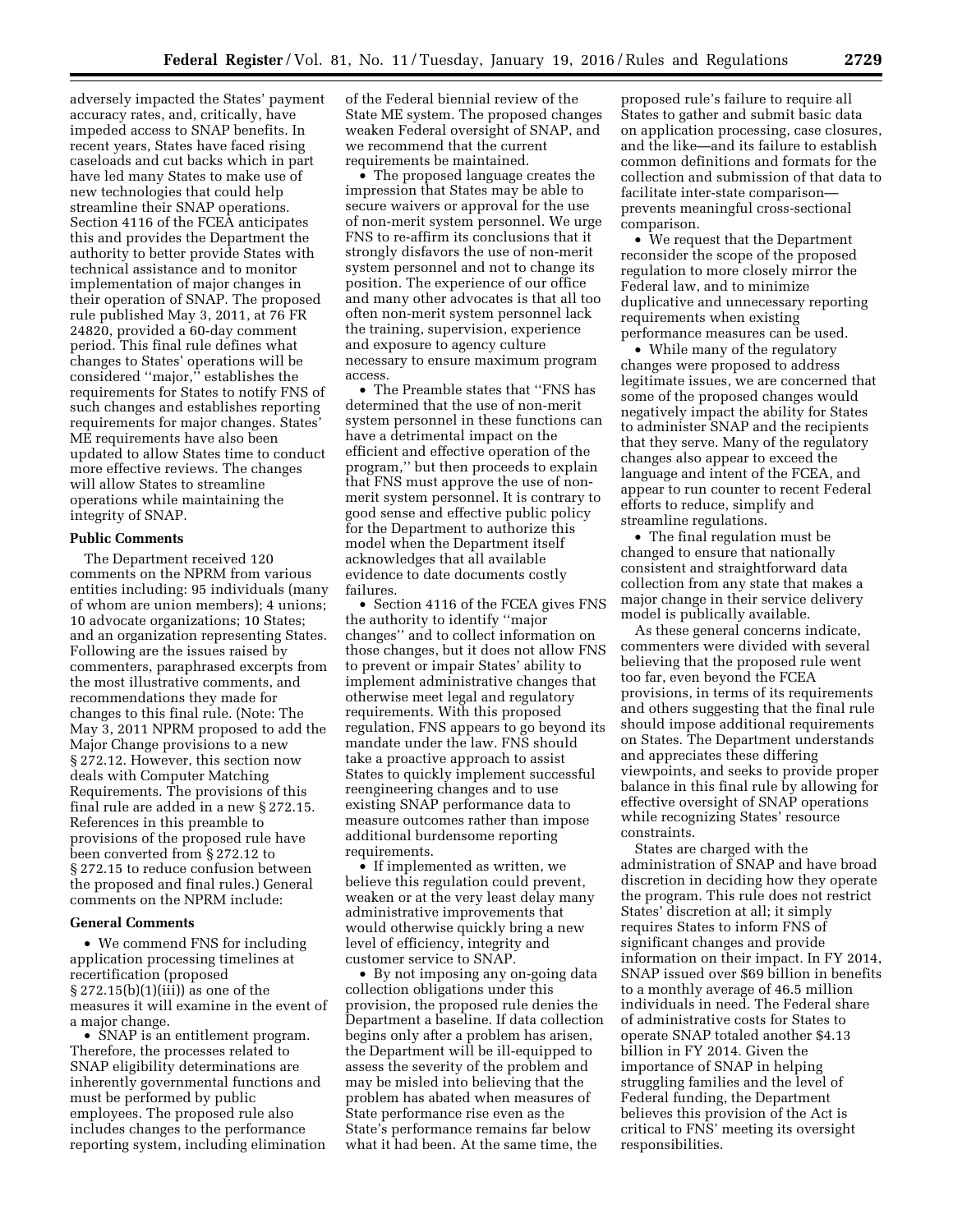There have been several situations in recent years where States made major changes to staffing, automated systems or business processes that had unintentional, adverse impacts on the accessibility and integrity of the program. FNS worked with these States to correct the problems, but these efforts were costly to the States in terms of time, additional administrative costs, business process modifications, and, in some cases, payments to the Department for benefits issued in error. If FNS had been aware of these changes earlier and had more detailed data, it is likely that some of the difficulties could have been minimized or even avoided. Implementation of this final rule is intended to provide FNS with the information it needs to fulfill its responsibilities to act as a steward of taxpayer funds, protect access to SNAP benefits for eligible individuals, and to provide States with technical assistance as necessary.

Many of the comments received from individuals, unions and advocacy organizations focused on what appears to be a misunderstanding of the intent of the provision of the proposed rule dealing with use of non-merit system personnel in the administration of SNAP. While this provision is discussed in more detail later in this preamble, it is important to note that the proposed rule included the use of non-merit system personnel as a major change to ensure that the Department is aware of States' plans in this area prior to implementation. There was no intent to identify the use of non-merit system personnel in the administration of SNAP as a State option that the Department would support. On the contrary, the Department opposes and has actively sought to limit use of such staff in the administration of SNAP due to the negative impacts this has had on SNAP households and State agencies. The Department also agrees with the comment that States' reports on the implementation of major changes should be made available to the public.

## **Discussion of Comments Grouped by Provision and Issue**

Provision/Issues—§ 272.15(a)(1): State agencies shall notify FNS when they make major changes in their operation of SNAP. State agencies shall notify FNS when the plans for the change are approved by State leadership, but no less than 120 days prior to beginning implementation of the change.

Public Comments and Recommendations—Ten commenters addressed this provision of the proposed rule and their comments included the following:

• The lengthy timeframes by which FNS intends to manage change is unreasonable. A 120-day advance alert of a change and a 90-day response time for FNS chokes the State's ability to respond quickly and effectively to its customer's needs and changes in the political, financial and technological environments.

• The regulation allows FNS 90 days to respond to reports of major changes. Added to 120 days, this is over 7 months before a State could implement a change. This is unrealistic; FNS response time should be no more than 30 days from the date the report was submitted. The regulation also doesn't state what should happen if the FNS response is not received within 90 days. The regulation should state that implementation could proceed if that occurs.

• Because of the potential for additional significant reporting requirements (which State systems may not have been programmed to provide), and the apparent potential to disapprove of a ''major change'' or require a change in one or more aspects of implementation, States must have sufficient time to include such requirements in their implementation and be aware of FNS objections well before implementation. Otherwise, the proposed process can significantly delay or derail implementation.

• Under standard accounting and budget practices, this 120-day requirement would effectively reduce the State and counties' ability to implement major changes in the second half of the State's fiscal year, and would cause delays beyond the initial 120 days. For example, an online application may support new applications initially, and then later add additional client reporting functions, which are modified due to lessons learned.

• It appears that these proposed regulations greatly exceed what was originally specified in the bill. The regulations speak of notifying FNS 120 days before a major change, while the FCEA merely states that if a State implements a major change they must notify FNS and provide information as required. Having to submit information prior to implementation as opposed to at the point of implementation would be a major workload and barrier. There is a big distinction between notification and approval, and these regulations tread dangerously into having the Federal government require States to seek approval prior to making major changes.

• The level of detail that must be included in the initial report will

potentially add 120 days of lead time to initiatives. Although States do conduct much of the analysis in the normal course of any policy change, the specific nature and the depth of the analysis requirements of the proposed regulations is overly burdensome. We recommend that FNS re-evaluate the proposed 120-day timeframe and create an evaluation system that is more flexible.

• The 120-day minimum notice requirement is a timeframe that the majority of States would be unable to meet. Twenty-six States enact new State legislation within 90 days of passage unless otherwise declared in the specific legislation. The proposed rule's assumption that, ''any properly planned major change would be approved by State leadership well in advance of implementation'' is inconsistent with the fast-paced, budget-driven environment that exists in today's economy. The advance notice requirement also presumes that FNS has authority to approve or deny a specific plan of operation beyond the limits of the act. The provision requires that States mitigate adverse impacts, but does not give FNS approval authority over State agency operations.

• The notification requirement is not sufficient. The final regulations should require not only that States notify FNS 120 days prior to implementation but also at least 120 days prior to entering into legal obligations to implement any proposed major changes.

• Both the requirement that States submit an initial report and the 120-day timeframe should be maintained in the final rule.

• Allow States to submit an annual report on major changes that were not previously identified thru an Advance Planning Document (APD) (*e.g.,*  reductions in staffing levels or office closures). FNS will still be able to negotiate with States on the additional reporting requirements after they have received the annual report.

• FNS response time should be no more than 30 days from the date the report was submitted. The longer the time to implement, the less chance the change will be implemented.

Final Rule—To clarify, the provisions of this rule do not give FNS authority to approve or deny a reported major change. However, it is important to note that existing provisions of the SNAP regulations require FNS approval or waivers for a variety of operational and policy changes that may constitute or be related to a major change.

Significant changes to States' automated systems require submission of an APD for development and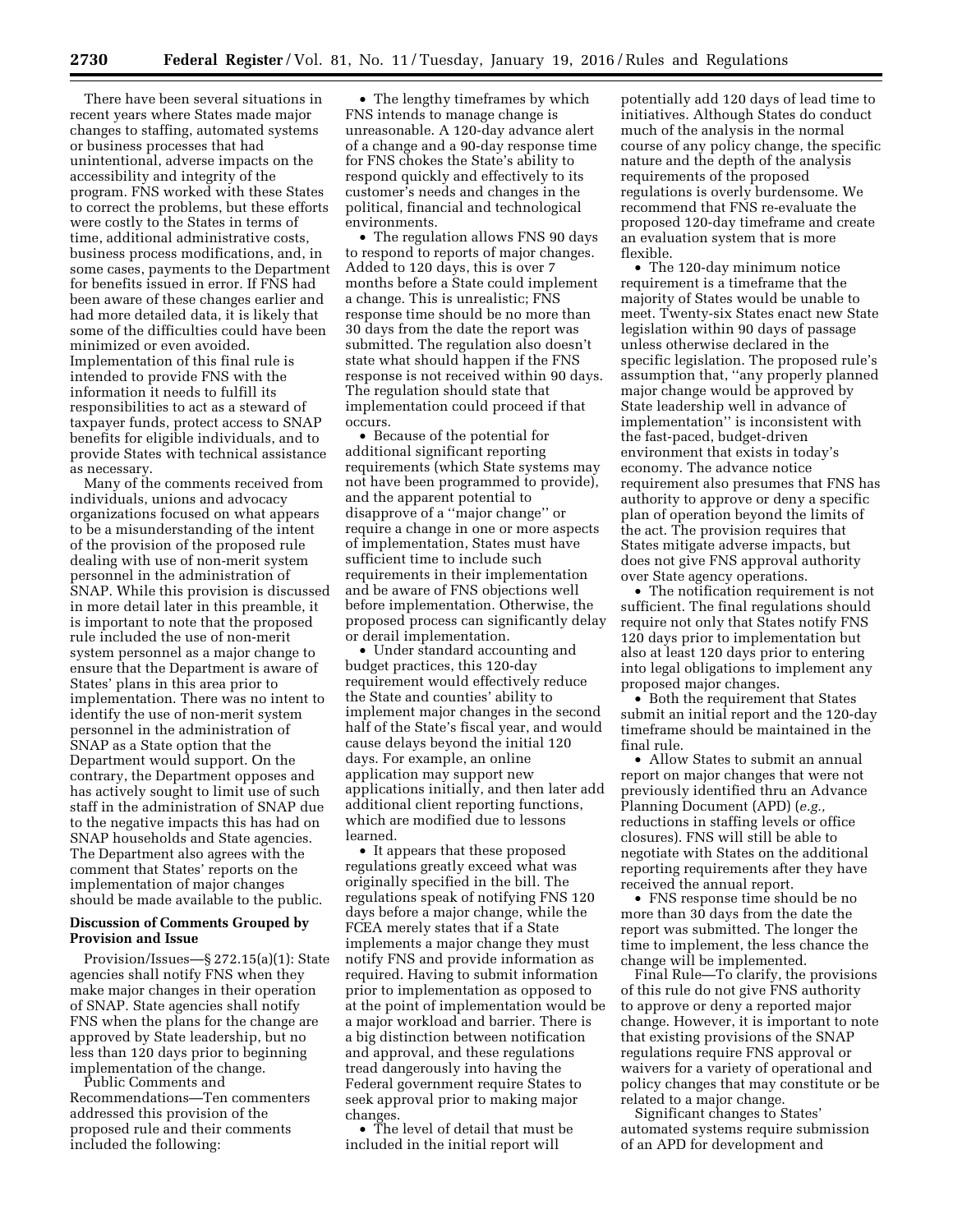procurement. For any major change that does not require waiver authority or approval outside of this rule, States need not wait for FNS approval of their major change notification or a response to their major change notification.

In response to comments that States sometimes are not aware of a major change 120 days in advance of implementation, the Department has modified the language in the final rule to account for these situations. However, by definition, major changes are significant and the Department generally believes that to be well planned and thought through, such changes require at least 120 days lead time. Therefore, the final rule maintains the 120-day reporting timeframe, but allows for rare instances when States cannot report with this amount of lead time. In such instances, States will be required to explain the lack of lead time.

Provision/Issues—§ 272.15(a)(2): Major changes shall include the following criteria (comments on individual criteria discussed below):

Public Comments and Recommendations—While almost all commenters offered their thoughts and recommendations on some aspect of the major change criteria in this section (as discussed below), a few comments were more general. General comments on this section include the following:

• The final rules should include a residual category for any other major changes in State administration that the Department or a State agency identifies as having the potential to adversely affect program integrity or access. Even the best program administrators would not likely have anticipated all of the challenges the program faces today had they attempted to compile a list like this one a decade or two ago.

• FNS should categorize major changes as being significant, medium or small, and require different reporting based on the scope of the change that the State is planning to make. FNS would retain discretion to require more reports in unusual circumstances, but this change would make the reporting requirements more predictable for States and for FNS. For significant changes, we recommend that FNS require States to report statewide information that will allow FNS and the State to assess whether the State's process is adequately providing access to eligible households, with enough detail on substate areas and sub-populations within the State that problems can be identified and corrected.

• FNS should offer States the option to report certain new measures on an ongoing, statewide basis as an alternative to reporting each separate

major change with an initial report and the subsequent negotiated data reports. FNS should retain discretion to require additional reports if the need arises.

Final rule—The Department has included in the final rule the ability for the Department to define additional criterion under which States must report major changes at  $\S 272.15(a)(2)(vi)$ , to cover as yet unknown developments in State SNAP operations. The addition of this ''other'' criteria is based upon advocates' concerns that as time passes States could make innovative changes that are not enumerated in the regulations, and thus would not be required to be reported. The Department has not adopted the suggestion that major changes be categorized by ''size.'' After careful consideration, the Department believes that this approach would unnecessarily complicate the final rule by requiring the development of additional definitions and explanation with minor impacts on its implementation.

The Department has not adopted the recommendation that an option be provided that would allow States to begin reporting certain new measures on an ongoing, statewide basis as an alternative to reporting on each separate major change. Such an option would seem to offer States little incentive since they would incur the additional cost of ongoing data reporting that may not be needed. In addition, if a few States were to adopt this option, it is not clear what FNS would do on an ongoing basis with data reported by a limited number of States. On the other hand, States can always submit additional information to FNS even without a formal option to do so. Additional information might also be required, depending on the nature of the major change.

 $Pivvision/Issues—§ 272.15(a)(2)(i):$ Closure of one or more local offices that perform major functions for 500 or more SNAP households, and there is not another office available to serve the affected households within 25 miles or that can be reached via public transportation.

Public Comments and Recommendations—Twelve commenters addressed this provision of the proposed rule and their comments included the following:

• We agree that office closings are major changes. However, even if there is another office within 25 miles or that can be reached by public transportation, the change is unquestionably major if the nearest office takes more than an hour to get to or costs more than \$10 round trip to reach by public transportation. The final regulation

should provide a limit on the travel time by public transportation of one-hour one-way.

• The final rule should make clear that households are at risk of hardship if the nearest office is *either* at least twenty-five miles away *or* not accessible via public transit. Of course, offices in some rural areas inevitably will not be on public transit lines because none exist. This rule does not prohibit such situations; it merely calls for monitoring of their impacts. The final rule should make clear that the closure of *any* office that takes applications requires scrutiny; of course, if another nearby office remains available nearby, the closure would not be a major systems change.

• The proposed triggers are unrealistic in many States, including a closure that would require clients to travel more than 25 miles; there are many areas where households already do not live within 25 miles of a local office.

• We recommend that this section be rewritten to require States to report when an office is closed that serves five percent of their caseload.

• The opportunity for face-to-face contact for all clients in a conveniently located physical setting might be desirable, but it is not realistic in today's highly constrained fiscal environment. Services for clients will not necessarily suffer if staff is reduced or offices are closed. Interactions through electronic and automated means allow clients to choose a contact time that is best for them and allows them to do so from their home or other location with computer access (as is the case with numerous community organizations). Accompanied by the appropriate alternative methods and technology, not only can office closures be done without negative effects, but they can be done while improving program access and integrity. The proposed standards of 25 miles and 500 households are ridiculously low, and do not even remotely reflect the realities of the way business currently is being done by the States.

• This definition may inadvertently include certain part-time or temporary eligibility worker locations, such as mobile vans or out-stationed workers and a change in schedule or termination of these placements should not be included as a major change. These types of temporary office locations are developed as a result of caseload or administrative funding decisions that may vary from year to year, and should not be considered a major change.

• The harsh financial realities that States are facing may leave no choice other than to consolidate their offices.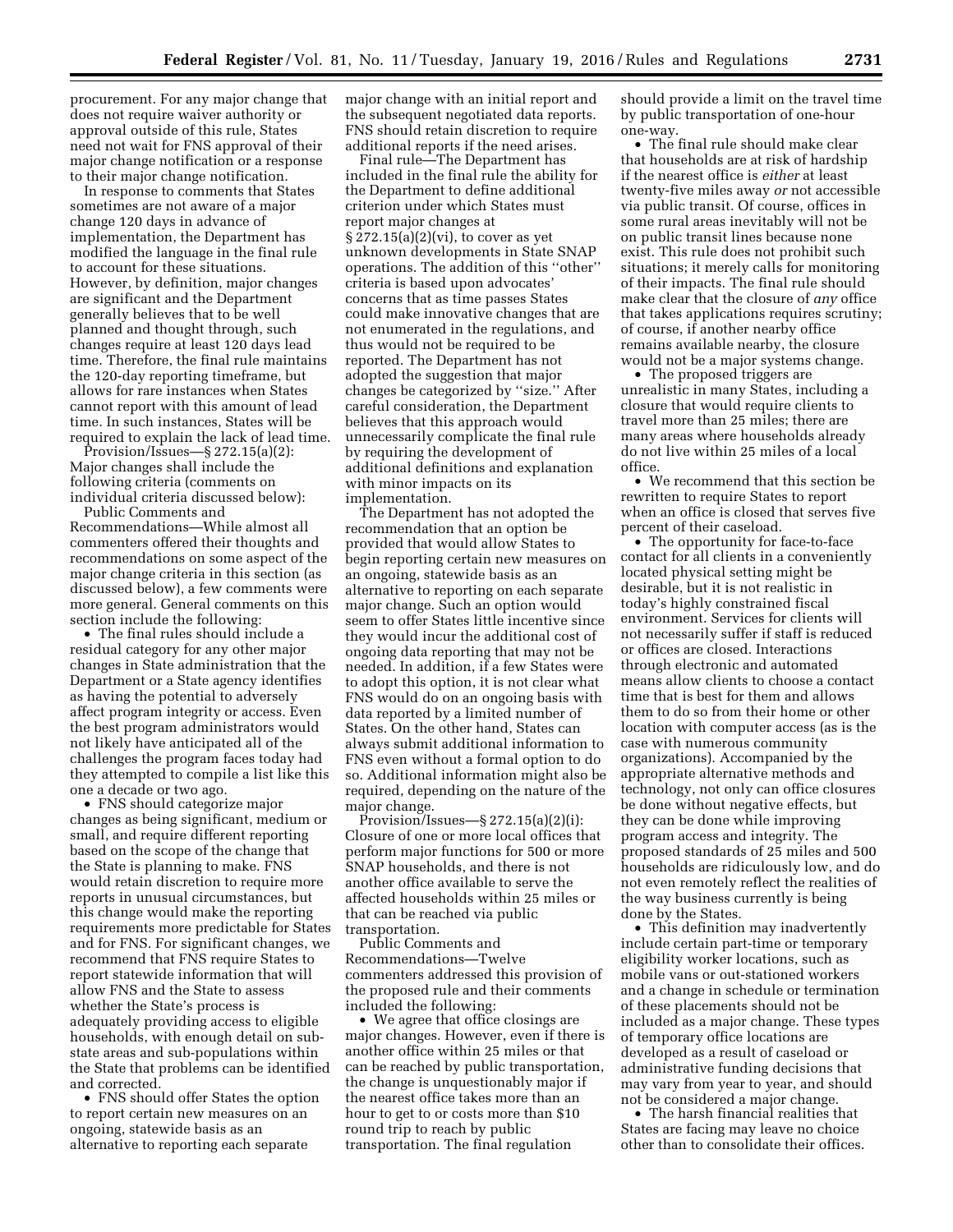However, given the opportunities that clients will have for telephonic contact with State agencies, we do not believe that such consolidations will result in negative effects, but will likely improve access and integrity. In our opinion, office consolidation should not be considered a major change.

• Rural States have many areas with more than 25 miles between towns. The miles should be increased to 100 or more. Also the number of households served should be increased from 500 to 1000.

• In general, the office closure standard should be retained in the final rule. The regulation's standard of office closures that affect 500 households or more is reasonable and allows States to consolidate very small offices where they can achieve administrative efficiencies, while still protecting households' ability to appear in person to apply and get assistance. The final regulation should be revised to clarify that an office closure would count toward the State meeting the criterion only if there is another office within 25 miles or that can be reached *easily* via public transportation.

• The final regulation should provide that, to qualify as an office that ''performs major functions'', the office must be a place where households can file an application *and receive*  assistance *in filling* out the *application from* a State *employee.* 

Final Rule—It is important to clarify that the Department does not assume that local office closures are always negative, but they do reduce program access for some households. As some commenters point out, the actions States take to offset such closure may benefit many other households. While keeping office closures as a major change criterion is necessary to provide FNS with information regarding the impact of the closures and what a State is doing to offset the impact of the closure, the Department modified this criterion in the final rule in response to commenter's concerns. The Department has increased the number of SNAP households affected by a local office closure from 500 to 750 households and changed the distance to another office available to serve the affected households from 25 to 35 miles. To balance these changes, the Department has also modified the final rule by setting the threshold that an office closing that represent the lower of 750 households or at least 5 percent of a State's caseload will be considered a major change. Thus, for example, if a State had a caseload of 14,000 and an office with 701 households is being closed, this would require a report

because it would be more than 5 percent of the State's caseload.

The reference to public transportation has been eliminated to simplify the criteria and because the cost of public transportation beyond 35 miles is generally prohibitive for SNAP households. The Department has also specified that an ''office performing major function'' is an office where households can file an application for SNAP in person and receive assistance from merit system personnel. Closing a ''temporary'' office or changing the location of a mobile unit would not be considered a major change.

Provision/Issues—§ 272.15(a)(2)(ii): Substantial increased reliance on automated systems for the performance of responsibilities previously performed by State merit personnel (as described in section  $11(e)(6)(B)$  of the Act) or changes in the way that applicants and participants interact with the State's SNAP agency. Establishment of an online application process through the Internet or the use of call centers to accept applications would not be a major change unless one of these methods is expected to account for five percent or more of the State's SNAP application. Reporting a major change as required in this section does not relieve States of meeting the requirements for new system approvals in § 277.18.

Public Comments and Recommendations—Twelve commenters addressed this provision of the proposed rule and their comments included the following:

• State systems are regulated under § 277.18. This section requires States to obtain prior approval from FNS for automated data processing equipment used in the administration of SNAP. Requiring States to complete another detailed document to notify FNS of change is duplicative, inefficient and unnecessary. The information in the APD could be expanded to include the analysis that would have been required with the 120-day advance notice.

• Business rules of eligibility determination and benefit calculation are already built into the systems that workers use. The business rules, design and function of these systems are tested and approved by merit system employees.

• Discussion under this criterion again reveals an assumption that changes such as call centers will almost by definition jeopardize customer service and access. This contradicts the experience of many State systems that have dramatically improved client service and access by the use of call centers.

• The final rule should make all new or expanded online application systems and call center arrangements subject to review as major systems changes.

• Document imaging systems should be included as a major change. In our experience, the introduction of a document imaging system is in fact a major change in office operations which has the potential to greatly enhance or undermine program administration and client access to benefits.

• The proposed rule identifies the ''replacement'' of the State's certification system as an example of a systems change. Recommend that the final rule be changed to include significant changes to automated systems that fall short of ''replacement,'' such as adding major new functions or a web-based tool that feeds into an older system.

• The proposed regulation makes clear that the reporting requirements for major changes under the proposed rule do not remove the separate APD approval requirements under § 277.18. This is an important clarification and should be retained in the final rule.

• Recommend the final regulation provide that online and telephone applications *will* be considered a major change unless a State can demonstrate to FNS' satisfaction that such applications will not account for more than five percent of applications once the new application is fully implemented.

Final Rule—The Department has made several changes to clarify this provision based upon the above comments and recommendations. The Department has clarified that a State must report the replacement of an automated system, adding functionality to an existing automated system and changes that impact the way applicants and participants interact with SNAP unless the State documents that less than five percent of the caseload will be affected by the change. Examples of changes that increased reliance on automation that would likely affect five percent or more of a State's caseload include, linking a portal (a computer Web site that allows greater access and functionality) to the State's SNAP eligibility system, introducing online applications, call centers, and finger imaging. The Department recognizes that technologies are evolving and the major changes that will be reported under this criterion may evolve as States find new practices that will improve efficiency and customer service.

Provision/Issues—§ 272.15(a)(2)(iii): Changes in operations that potentially increase the difficulty of households reporting required information. This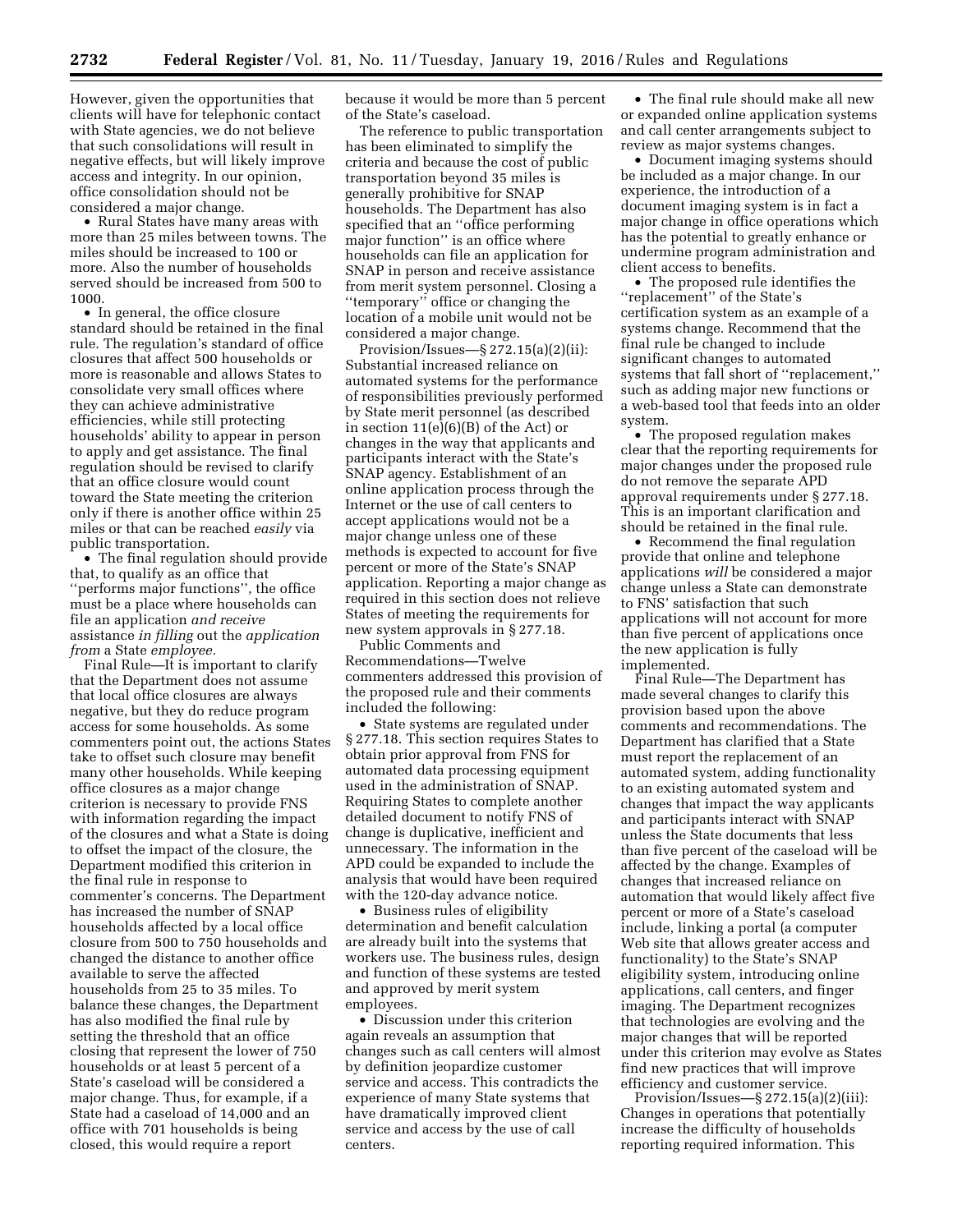includes implementation of a call center for change reporting, a major modification to any forms that households use to report changes, or the discontinuation of an existing avenue for reporting changes, (*e.g.,* households can no longer call the local office to report a change). Modifying selected change reporting policy options or the implementation of policy waivers would not be major changes.

Public Comments and Recommendations—Nine commenters addressed this provision of the proposed rule and their comments included the following:

• To ensure that changes in reporting practices and technologies do not harm households, it is important that this criterion be retained in the final regulation. There are two places where the proposed regulation needs to be changed in light of the other proposed rule that was published in the **Federal Register** on the same day regarding change reporting rules. First, this proposed regulation at § 272.15(a)(2)(iii) uses the example that States might ''[discontinue] an existing avenue for reporting changes, *e.g.,* households [could] no longer call the local office to report a change.'' This example should be removed or refined. In addition, FNS should remove the clause that suggests that policy waivers could be needed to implement a change reporting policy option.

• The final rule should treat as a major systems change any change in the systems that households must use for reporting changes except a simple switch between the reporting options allowed under section 6(c) of the Act.

• Discussion under this criterion appears to assume that changes such as call centers will almost by definition jeopardize customer service and access. This contradicts the experience of many State systems that have dramatically improved client service and access by the use of call centers.

• This section should be rewritten so that States are required to report only when reducing reporting options or requiring one specific process. Likewise, changing a form does not rise to the level of change intended by the Act.

• Considering a modification to, or even a complete redesign of, a form for reporting to be a ''major'' change represents an unwarranted and unnecessary level of intrusion into the States' administration of the program.

• This seems to presuppose that portals built by States for change reporting will automatically derive a negative impact. Today, customers can contact the agency in a wide variety of ways, *e.g.,* via the telephone at multiple locations, through Web sites and in person at community partners and service locations.

Final Rule—Based upon comments, the Department has revised the final rule to: (1) Add as a major change the adoption of internet portals to report changes in household circumstances; (2) clarify the example from the proposed rule to focus attention on a change that would limit participants' reporting avenues; and (3) clarify that States selecting reporting options allowed under the rules or obtaining a waiver from FNS are separate actions, but that neither would be considered a major change.

Provision/Issues—§  $272.15(a)(2)(iv)$ : Use of non-merit pay staff to perform functions previously performed by merit personnel. While the interview and the eligibility decision functions must be performed by merit personnel (unless FNS approves a waiver request under Section 17 of the Act), other functions including obtaining verification of household circumstances, accepting reports of changes in household circumstances, accepting applications and screening households for expedited service may be performed by non-merit personnel (although FNS must approve a State's use of non-merit pay staff before matching funds will be provided for the performance of these functions). Functions such as data entry and document imaging do not involve interaction with households, and consequently, the use of non-merit pay staff in activities of this type would not constitute a major change.

Public Comments and Recommendations—This proposed provision received attention from 105 commenters (10 advocacy/legal aid groups, the American Public Human Services Association (APHSA), 5 States, 4 unions, and 85 individuals, many, who appeared to be case workers/union members that submitted form letters). Except for APHSA and the States, the commenters overwhelmingly opposed inclusion of this criterion as a major change. The reason most often cited is that including use of non-merit system personnel in the definition of a major change gave the appearance that the Department accepted such a change as an allowable State choice. Many commenters acknowledged that the preamble to the proposed rule expressed the Department's opposition to using non-merit system personnel, outlined the limitations in the Act on the functions such staff may perform, and explained that, without approval, FNS may not match funding for non-merit system personnel working in SNAP operations. However, several

commenters felt that any use of nonmerit system personnel should be prohibited in the rule. There was also a recommendation that any significant increase in reliance on other agencies, including ''community partners'' and other non-profit or local government entities, should be considered a major systems change. The primary recommendation from commenters is to remove this criterion from the definition of a major change. Some commenters suggested that information on use of non-merit system personnel could be obtained by amending  $\S 272.15(a)(2)(v)$ on decreases in staffing levels to accomplish the same goal. If that criterion were amended to say that cuts in *merit systems* staff triggered the report, then any State that tried to replace merit systems personnel with private employees would meet the trigger criterion. APHSA and the States that commented on this provision generally objected to the Department's position that use of non-merit system personnel will result in poor program administration. They felt that the Department's position reduces States' ability to be innovative in improving program operations and respond to reduced budgets and increased caseloads. They felt it is inappropriate to prejudge based upon the experience in a couple of States. Specific comments included the following:

• The final rule should explicitly identify all functions that may require discretion or professional judgment as ''eligibility decision functions'' that may not be privatized.

• Further clarification is requested on the issue of the specific functions that non-merit system personnel may perform. Any significant increase in reliance on other agencies, including ''community partners'' and other nonprofit or local government entities, should be considered a major systems change.

• While the statute names this criterion as one that FNS can examine, it does not allow the agency to prejudge the impact of using non-merit system personnel.

• The final regulation must be changed to ensure privatization is not codified and legitimized in Federal regulations as an allowable option.

• The preamble to the proposed rule acknowledges that privatization of work currently performed by public employees constitutes a major change and that States would be required to report this change to FNS. The Department acknowledges that nonmerit system personnel interacting directly with households has the potential of increasing the burden on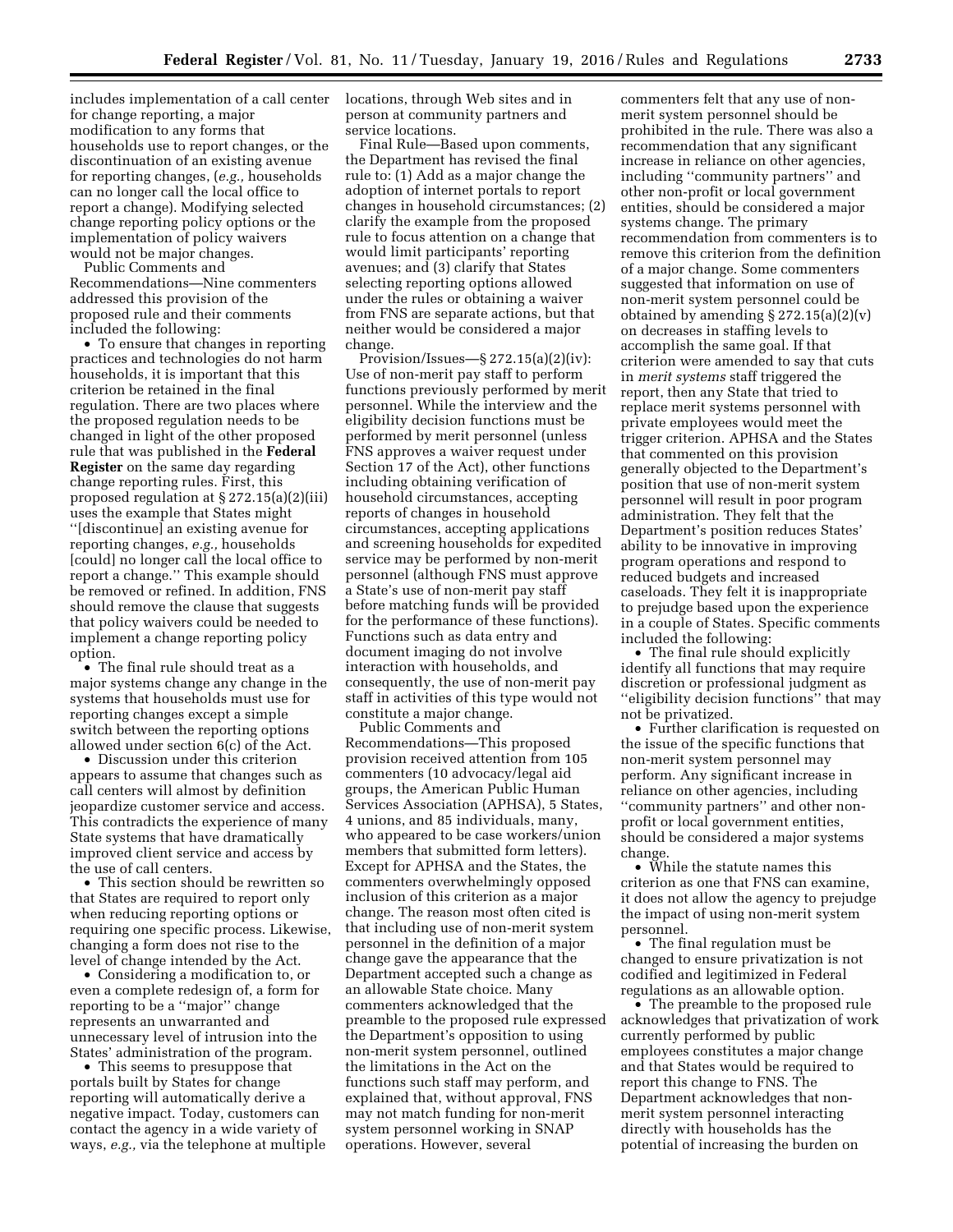households applying for and participating in SNAP. It is contrary to good sense and effective public policy for the Department to authorize this model when the Department itself acknowledges that all available evidence to date documents costly failures.

• We are very much opposed to the apparent legitimization of the use of non-merit system personnel to perform critical SNAP functions. In our experience, private entities do a poor job of executing traditional State functions. Even well-meaning nonprofit organizations are unable to maintain timeliness, statewide uniformity and accuracy when they take over activities that have traditionally been done by merit system personnel. For-profit entities have even greater incentive to cut corners, regardless of the consequences for households. We urge FNS to strike proposed  $\S 272.15(a)(2)(iv)$ .

• Many States have instituted fundamental delivery system changes hastily, such as closing offices and opening call centers. Privatized call center operations in two States proved to be disastrous for SNAP beneficiaries and applicants.

• There is no reason to codify a practice that the Administration opposes and would not allow in the future.

• The proposed language creates the impression that States may be able to secure waivers or approval for the use of non-merit system personnel. If FNS's position remains that it is not likely to grant a waiver to use non-merit system personnel for interviews and certification, and that it has determined that Federal financial participation (FFP) is not appropriate for use of nonmerit system personnel in other client contacts, we recommend that the final regulation specify this policy so as not to encourage States to go down this path.

• We strongly oppose the provisions in the proposed regulation that would allow the privatization of the SNAP certification process and the waiver of the merit system requirements. The Department previously advised States that it did not support privatization of portions of the SNAP certification process. The preamble to the proposed regulation notes these same concerns.

Final Rule—Many comments on this provision of the proposed rule reflected a lack of clarity regarding the Department's intent. It is important to clarify that it was never the Department's intent to condone the use of non-merit system personnel in SNAP. On the contrary, the intent was to

require States to report to FNS if they planned to begin using such staff in the administration of the program. The preamble to the proposed rule stated that, ''In addition, FNS has determined that use of non-merit system personnel in these functions can have a detrimental impact on the efficient and effective operation of the program and, as a consequence, must approve States' use of such staff before sharing in the costs of non-merit staff in the performance of the above functions.'' The Department continues to believe that the use of non-merit system personnel can be detrimental to program performance and service to participants and in April 2013, reiterated its concerns and policy regarding outsourcing in a letter to all States' Governors. In response to the significant number of comments, the Department has modified this provision in the final rule. The final rule requires States to report on any reduction or change of the functions or responsibilities currently assigned to SNAP merit system personnel staff. This will include, but not be limited to, relieving or supplementing merit system personnel's duties performed in the SNAP certification process, handling reported changes, responding to inquiries, handling complaints, collecting claims, investigating program violations or conducting SNAP related reviews. With this change in the final rule, a State will be required to notify FNS if it intends to change the role of its merit system personnel in any way that could impact SNAP operations, including the increased reliance on automated systems.

Provision/Issues—§  $272.15(a)(2)(v)$ : Any decrease in staffing levels from one year to the next of more than five percent in the number of State or local staff involved in the certification of SNAP households. This would include decreases resulting from State budget cuts or hiring freezes, but not include loss of staff through resignation, retirement or release when the State is seeking to replace the staff.

Public Comments and Recommendations—Fourteen commenters addressed this provision of the proposed rule and their comments included the following:

• Delete the language requiring States to notify FNS of office closures or reductions in staffing levels as it goes beyond the authority of the statute.

• We strongly support including large decreases in staffing levels as one of the types of State changes that would trigger a State to report to FNS. This criterion should be retained in the final regulation. Also recommend that FNS:

Add a staff cut of more than ten percent over three years as another measure of a decrease in staffing levels that would need to be reported; clarify that a decrease in merit system personnel would need to be reported; provide that cuts in State staff would not count ''losses of staff that occur through resignation, retirement or release when the State is seeking to replace the staff''; and strengthen the final rule to clarify that the State must be seeking to replace the staff within the year to not warrant a report.

• We suggest that FNS identify an additional baseline for staffing that would also trigger the application of this regulation. For example, a measure of cases per certification worker might be appropriate, so that States that have relatively few workers for the size of their caseload would be subject to this regulation in the event of staffing reductions, even if the five percent threshold were not met.

• Support the recognition that adequate staffing is critical if States are to provide adequate service. However, the proposed regulations should be modified to recognize that ''staffing levels'' are not a measure of the absolute number of full-time equivalents, but rather a measure of the ratio of staff to the number of cases. If the ratio of staff to SNAP cases decreases either because of staff reductions *or* because of an increase in the caseload, the staffing level has declined even if the number of staff is constant.

• The final rule should make clear that it refers to full-time equivalent (FTE) staff working on SNAP. The final rule should require States to report, on a county or regional basis, the FTE staff administering the program each month.

• This proposal ignores scenarios in which staff reductions could be accompanied by well-known efficiency measures such as adoption of broader categorical eligibility rules, the sixmonth reporting option, or the implementation of an efficient new method of using electronic tools for verification of income. The proposed rule could also have an unusually severe impact on locally administered offices; if the five percent trigger is applied to them as well, some are so small that they might have to report the elimination of a single employee or even reductions in one employee's hours.

• A prescribed reduction reporting threshold of five percent would be difficult for States to track. This is true especially if States must include loss of staff to budget cuts and temporary hiring freezes. This requirement should be removed from the proposed rule.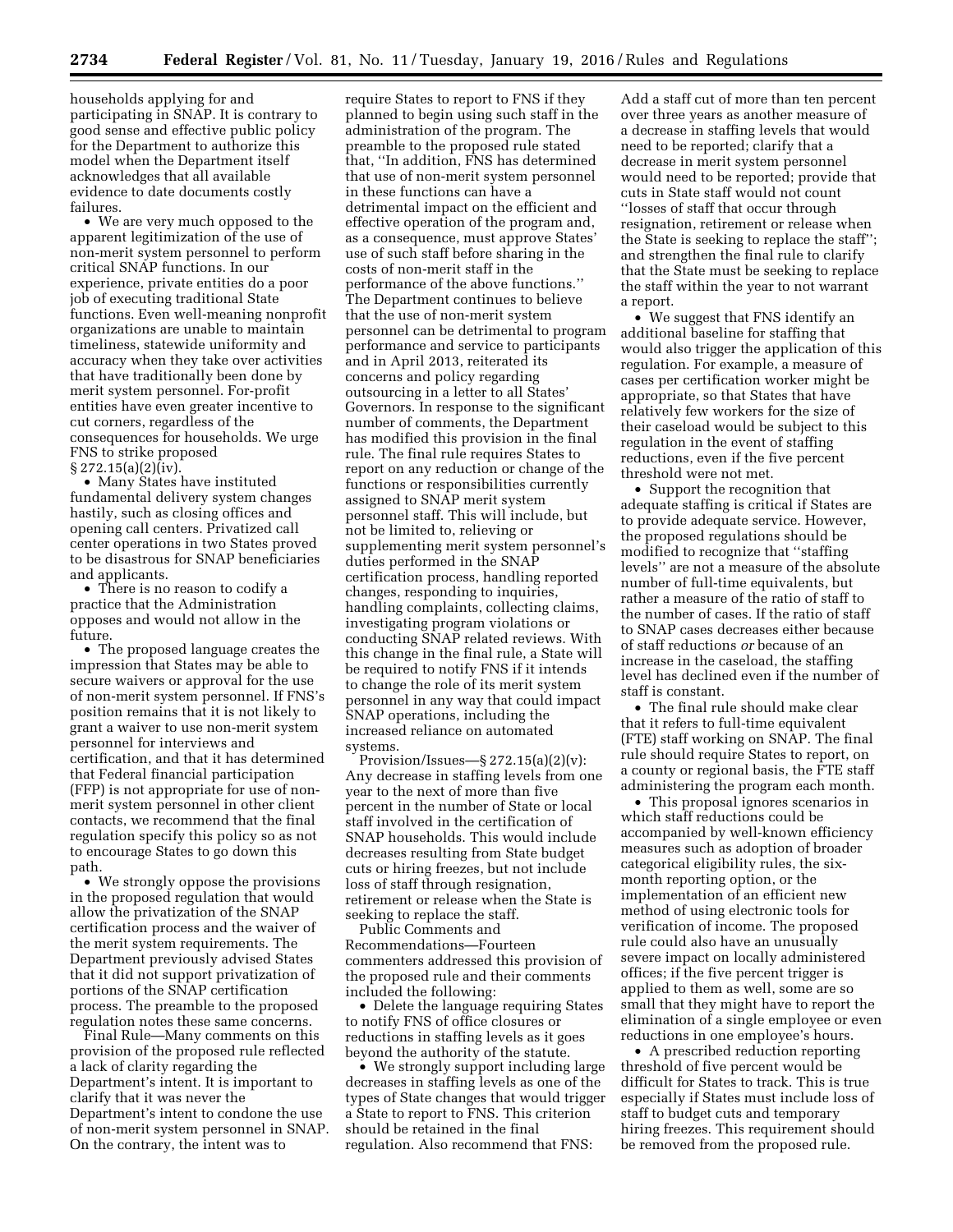• As written, it is unclear how the proposed rule would be applied to those States that are State-supervised but locally-administered. We urge FNS to consider only requiring the States to report aggregate, statewide reductions in State and local staffing, not reductions at each local office.

• Reductions in staffing levels or the imposition of hiring freezes are budget actions that may not be known to or determined by the State or local agencies until after a budget action has occurred, and it may be impossible to notify FNS 120 days in advance. This definition of a five percent decrease in staff is not explicitly identified in the FCEA, and imposition of this requirement goes beyond the intent of the legislation.

• This will be difficult to administer. Staff reductions are controlled by the Governor and the Legislature, not State agencies. Also, five percent is unreasonable. The five percent should be increased to at least ten percent at a minimum. This rule should be changed to state that if staff reductions of greater than ten percent are mandated, FNS should be notified of the change and how the State is handling the change.

• The final rule should require States to report, on a county/regional basis, the FTE staff administering the program by month.

## **Final Rule**

The final rule retains the basic requirement that a decrease of more than five percent in the number of State or local merit system personnel involved in the certification process of SNAP households from one year to the next will be considered a major change. In addition, the Department agreed with commenters that cumulative decreases beyond a single year can have a significant impact. Consequently, the final provision has been modified to also make a decrease of more than eight percent in the number of State or local merit system personnel involved in the certification process of SNAP households over a two year period a major change.

Also in response to commenters' suggestions, the language of this provision has been clarified and strengthened. A reference to decreases across the State was added since this criterion is intended to apply to the total number of merit personnel in States rather than in each individual local office or county within a State. Major changes include decreases resulting from State budget cuts or hiring freezes, but do not include loss of staff through resignation, retirement or release when the State is seeking to replace the staff

within a 6-month timeframe. Evidence of the intent to replace staff includes advertising to fill positions and having sufficient funding in the personnel budget for the new hires.

It is important to note that this criterion defines when States are to report to FNS. The notification and accompanying analysis will allow FNS to determine whether there is a need for additional information.

Provision/Issues—§ 272.15(a)(3): When a State initially reports a major change to FNS, as required in § 272.15(a)(1), an analysis of the expected impact of the major change shall accompany the report. The initial report to FNS that the State is making one of the major changes identified in § 272.15(a)(2) shall include a description of the change and an analysis of its anticipated impacts on program performance.

Public Comments and Recommendations—Seven commenters addressed this provision of the proposed rule and their comments included the following:

• FNS is correct to require States in the initial report to describe the features and timing of the planned major change, what it is intended to accomplish, how it will be tested, piloted, and monitored and the expected effects on eligibility workers and recipients. All of these elements should be maintained in the final rule.

• The word *disproportionately*  should be deleted from proposed § 272.15(a)(3)(ii)(E). Also, the two ''ands'' in the paragraph should be changed to *''ors''.* Not all of these types of households need to be affected or features of the certification process need to be more difficult. If one is true, then the clause should apply.

• FNS should add one additional item to the list of items in the initial report: A discussion of the budgetary effects of the change. This item should include the estimated cost of any systems change, as well as the expected overall budgetary impact of the change for State and Federal SNAP costs, including benefit costs and administrative costs.

• The five general analysis requirements are well-rounded, pulled from existing data, and should be sufficient to meet the intentions of the Act.

• The final rule should require States to explain any stages in implementation, either as the change is fully implemented in one area or as it rolls out across multiple areas (whether or not it eventually becomes statewide).

• The final rule should require the State to disclose what testing it has

undertaken prior to implementing the change.

• Several of the factors listed in proposed § 272.15(a)(3)(ii) are not so much measures as they are aspects of program performance. It should also include: The State's participation rate; share of households leaving the program at the conclusion of their certification periods; and the percentage of applications (divided by expedited initial applications, non-expedited initial applications, and applications for recertification) that are approved, are denied for substantive ineligibility (or eligibility for zero benefits), and are denied for procedural reasons.

• We support proposed § 272.15(a)(3), which details the type of information that States must provide to FNS in connection with a planned major change. However, we suggest the regulation require States to analyze the impact of the change on timely processing of recertifications. The final rule should also require States to have a meaningful process for consulting with stakeholders (including program beneficiaries, advocates, community organizations and anti-hunger groups).

• The regulations should require States intending to implement major changes to submit to FNS copies of procedures and other documents demonstrating that the State has taken steps to minimize the potential negative impact of the proposed change on individuals with disabilities.

• FNS has quite sensibly acknowledged that the data collection requirements mandated by section 4116 of FCEA, as far as possible, should use data and reports already provided or available to meet these requirements.

• Much of the data in question will be a normal part of any APD request in any event. The potential requirement for county-level impact data will be particularly difficult to implement, and that caseload sizes in many counties are low enough that the validity of data will be highly questionable.

• The data collection mandates in this regulation would largely duplicate existing information that FNS has, and create increasingly burdensome data collection and report preparation.

• FNS does an excellent job summing up what the Act requires in the opening paragraph. The remaining information is overly detailed, rigid and so burdensome to States that it will stall innovations, and prevent access and program integrity improvements in the SNAP program.

• States do not have the time or resources to address every issue required to be reported.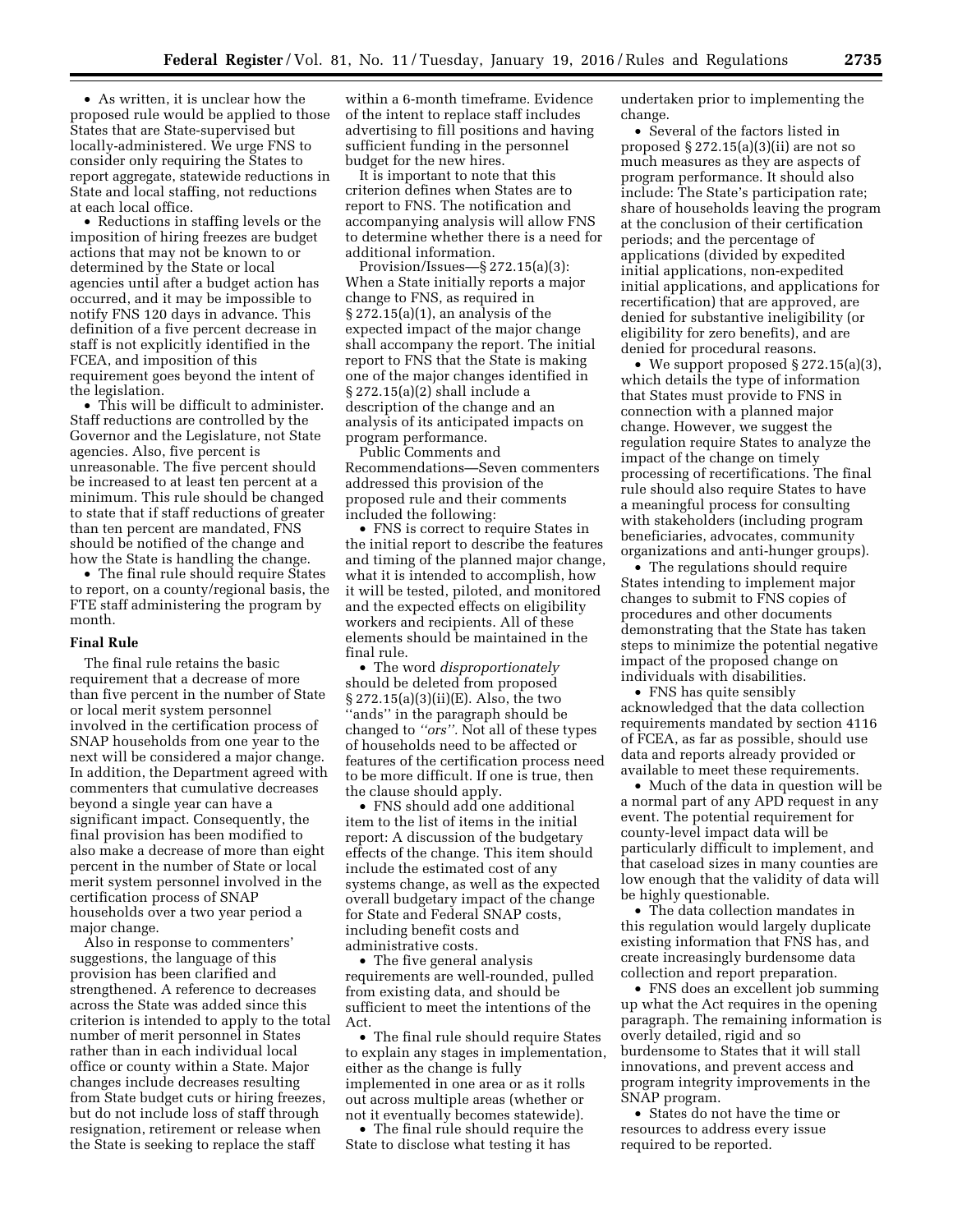#### **Final Rule**

The final rule retains the basic requirement that States' reports of major changes include a description of the change to be implemented and an analysis of its expected impacts on SNAP. In addition, the Department agreed with commenters that additional data items are necessary. Consequently, the final provision has been modified to add the following:

• The projected administrative cost of the major change in the year it is implemented and the subsequent year;

• A description of any consultation with stakeholders/advocacy groups or public comment obtained regarding the planned changes; and

• Procedures the State will put in place to minimize the burdens on people with disabilities and other populations relative to the change.

Also, in response to commenters' suggestions, the language of § 272.15(a)(3)(ii)(E) as amended by the final rule has been clarified to replace the use of the word ''and'' in two places with the word "or". While seemingly minor, this change is important in examining the potential effect of major changes in SNAP on vulnerable populations.

Some suggestions made for additional data to be reported were not adopted because the Department could not determine how the data would be used in making its determination or what, if any, data would be needed from the State beyond the automatic reporting requirements discussed below.

Provision/Issues—§ 272.15(b)(1)–(5): § 272.15(b)(1) FNS will evaluate the initial report provided by a State to determine if it agrees that the change is, in fact, major and, if so, will propose what information it will require from the State. While FNS reserves the right to require the information it needs to determine the impact of a major change on integrity and access in SNAP, FNS will work with States to determine what information is practicable, and require only the data that is necessary and not otherwise available from ongoing reporting mechanisms. Depending upon the nature of the major change, FNS will require more specific or timely information concerning the impact of the major change (Please see the NPRM for full text of the proposed provision).

§ 272.15(b)(2): Additional data that States could be required to provide, depending upon the type of major change being implemented. (The rule goes on to give specific examples of the types of data that may be required relative to different types of major changes. Please see the NPRM for full text of the proposed provision).

§ 272.15(b)(3): Depending on the type of major change, its implementation schedule and negotiations with FNS, States shall submit reports on their major changes either monthly or quarterly.

§ 272.15(b)(4): States shall submit reports for one year after the major change is fully in place. FNS may extend this timeframe as it deems necessary.

§ 272.15(b)(5): If FNS becomes aware that a State appeared to be implementing a major change that had not been formally reported, FNS would work with the State to determine if it is a major change, and if so proceed as required by this section.

These provisions are closely related and commenters' thoughts and recommendations are best examined together.

Public Comments and Recommendations—Fifteen commenters addressed these provisions of the proposed rule and their comments included the following:

• Collecting detailed data with case reviews is particularly burdensome for State and local staff during transition periods, and could negatively impact customer service.

• Support the proposed regulation's detailed discussion of the types of information that FNS will require from the State as to the impact of the change. We commend FNS for its careful identification of the types of information needed to assess the effects of major changes, especially as they pertain to the effects on beneficiaries.

• The proposed regulation at  $\S 272.15(b)(2)(iii)(B)$  through (b)(2)(iii)(D) on call centers requires information on ''hold time,'' ''wait time'' and ''abandoned calls''. The final rule should be amended to also include instances when a caller cannot get through (*e.g.,* busy signals or dropped calls).

• Particularly troubling is the emphasis of the proposed rules on potentially requiring county level impact data for changes deemed to be ''major''. Again, such a requirement does not reflect the reality of the way many States operate. Even in those States that have county project areas, caseload size and case activity volumes in a given county often can make the gathering of the representative samples necessary to evaluate the effect of a change on that county difficult, and the confidence level of short term evaluations questionable.

• FNS should categorize major changes as being small, medium or significant and require different reporting based on the scope of the

change that the State is planning to make. FNS would retain discretion to require more reports in unusual circumstances, but this change would make the reporting requirements more predictable for States and for FNS.

• FNS should offer States the option to report certain new measures on an ongoing, statewide basis as an alternative to reporting each separate major change with an initial report and the subsequent negotiated data reports.

• The final rule should sort major systems changes into categories based on their likely risk. More data should be required for riskier changes.

• We recommend that the exact measures be made more explicit in the final regulation and that FNS' discretion to introduce new measures and enter into negotiations with States be narrowed. These measures include substate information or case reviews to gather more detailed information on measures FNS already has at the State level, such as payment accuracy, negative error rates and timeliness.

• States should have an ongoing data collection system for monitoring their monthly performance in processing of applications and recertifications. FNS should require all States to have such a data collection system, regardless of whether the State is embarking on a major system change.

• To the extent that the final rule continues to rely upon case-by-case negotiated data requests rather than a stronger baseline of data provided on an on-going basis by all States, it also should specify in greater detail the data that the Department is likely to desire and indicate that the Department will attempt to avoid seeking more data than those elements except for the riskier categories of changes.

• FNS should use the extensive data already collected in SNAP except in the most unusual situations.

• The level of detailed data reporting that is being proposed may not be appropriate for all major changes, unless the scope of major changes is significantly narrowed. While the proposed Federal regulations specify that FNS will negotiate with the States on the reporting requirements and that FNS will utilize available data (*e.g.,*  quality control data), the amount of information that is required would be administratively onerous and costly given the potentially high degree of frequency that such changes could occur, conflicts with the Paperwork Reduction Act, and neither the counties nor the States have the additional staff resources.

• A State implementing a major change should submit data regarding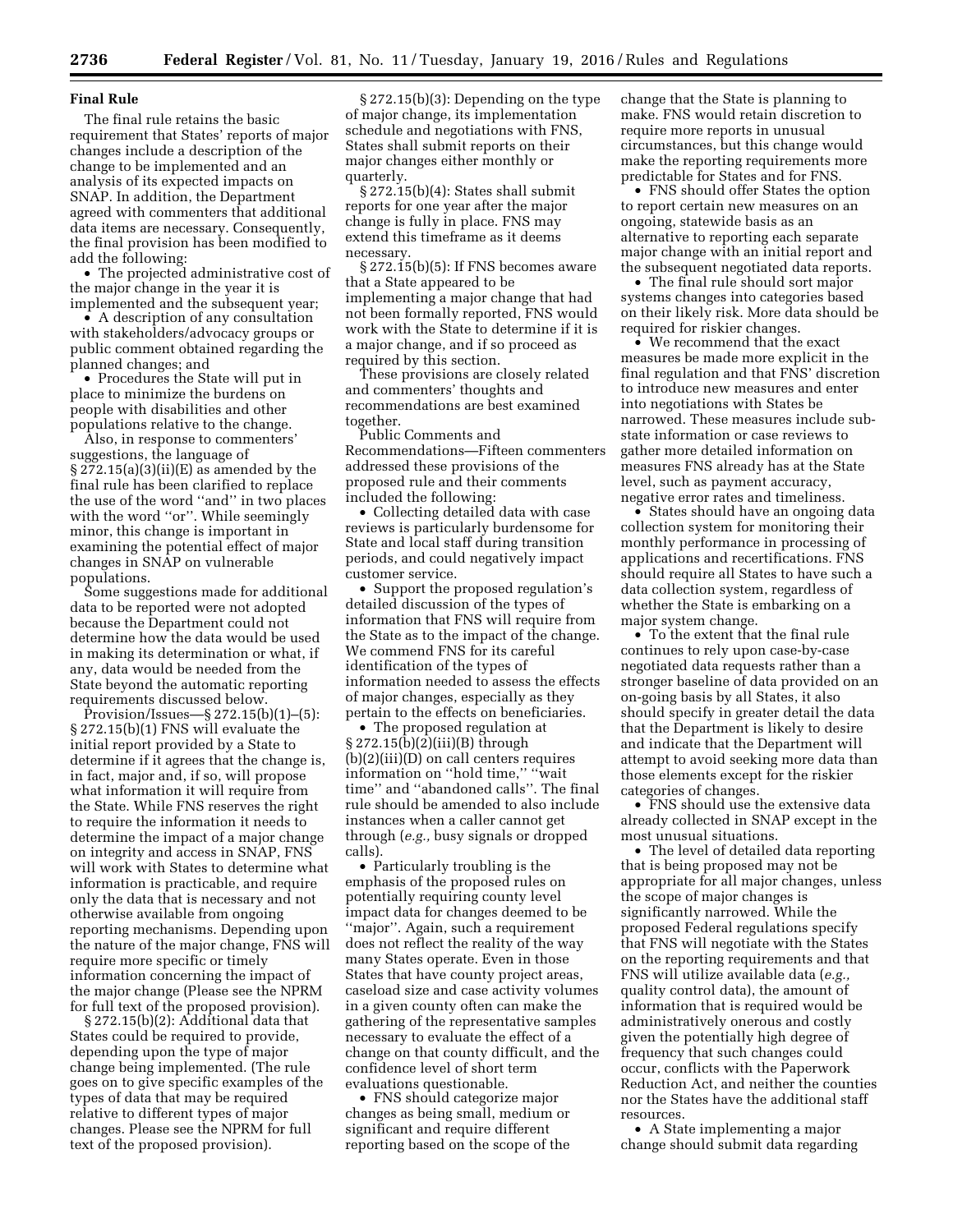individuals with disabilities including the numbers of individuals who requested and received accommodations in the application, interview, or recertification process for disabilities, and the types of accommodations requested and provided (some State benefit agencies already have policies requiring the agency to track this information).

• The final rule should provide for careful evaluation of the sufficiency of the State agency's fallback plan, including the availability of the resources necessary to carry it out. The final rule should provide that returning to the prior method of administration should presumptively be one of the elements of the State agency's fallback plan unless the State agency presents compelling reasons why it should not be.

• The break-out of negative errors is important, but needs to be augmented. It also should include break-outs of denials between substantive and procedural. Moreover, it should be broken-out to identify problems affecting specific types of households, such as elderly persons who may have less comfort with technology or limited English proficient households who may have difficulties with online systems not in their language.

• The proposed regulations reflect a common sense approach to analyzing the effects of a major change. States with effective administration should already be collecting and analyzing the types of data specified in § 272.15(b)(3) regardless of Federal regulations.

• Nowhere in the Act is FNS given the authority to approve or deny a change a State intends to make, and yet throughout the proposed rule this authority is not only implied, but is assumed.

• One commenter recommended that States be required to submit the data for each month on a quarterly basis for two years after the change is implemented (unless States have adopted the recommended ongoing reporting option).

## **Final Rule**

The final rule retains the requirement that States will be required to report on the impact of major changes. However, the most significant modification to this final rule is the adoption of the suggestion from commenters that key ''automatic'' reporting requirements be established for all major changes. This is in response to commenters' suggestions that the regulations prescribe basic data that FNS will require for all major changes, as certain data elements would be useful in

examining the impact of any major change in a State's operation. While the final rule retains FNS' ability to require additional information on a case-by-case basis (§ 272.15(b)(5)), the final rule establishes minimum data reporting requirements for all major changes, which will also enable States to build these requirements into their plans and systems when making major changes.

This change has required some reorganization of the provisions as they appeared in the proposed rule. § 272.15(b)(1), (2) and (3) identify the data elements that shall be reported for all major changes, as well as those that must be broken out specifically for households with elderly and disabled members and those that are to be reported at the sub-State level (*e.g.,*  counties or local offices). Reporting this information for the most vulnerable SNAP households is consistent with the Act and the need to identify and address adverse impacts on program access for households that may struggle with change more than others. The Department agrees with the comments regarding local level reporting that substate information is generally necessary for States and FNS to understand, monitor, and address adverse impacts of a major change. The impacts can be uneven across urban and rural areas, for example, and can vary based upon the how and when a major change is rolled out in different jurisdictions. This is particularly true in county administered/state supervised situations. Since States generally collect sub-state information for their own management purposes, the Department expects the required inclusion of this information in reports to FNS should require minimal additional effort for most States. Therefore, § 272.15(b)(3) as amended by this final rule requires the majority of the key ''automatic'' reporting requirements be disaggregated to provide sub-state information. Because States utilize different units of analysis for management and other purposes, the regulation allows substate data to be provided by individual districts, counties, project areas, or local offices, subject to consultation with and approval by FNS. Section 272.15(b)(4) as amended by this final rule retains the provisions from the proposed rule that FNS will evaluate the major change to determine what reporting requirements will be necessary. In light of the ''automatic'' requirements for all major changes discussed above, this determination will focus on what, if any, *additional* reporting requirements will be necessary.

The recommendation that reporting requirements be applied to all

certification activities that are carried out using other telephonic methods has not been adopted since States have been using telephones in their operation of SNAP for decades. However, using telephonic technology to accept applications or relying upon an interactive voice response system to provide case status information to participants would be a major change under  $\S 275.15(a)(2)(ii)$  as amended by this final rule.

Some comments reflected misunderstandings of the proposed rule. As noted earlier, this final rule does not provide FNS with approval authority over States' plans to make a major change. Nor does the Act give the Department the authority to require additional ongoing reporting on State performance and operations beyond the context of major changes.

Some comments suggested that requiring additional reporting indicates an assumption that major changes are detrimental to SNAP participants. On the contrary, FNS has long supported States' efforts to modernize and agrees that many State innovations have improved operations. Nevertheless, there have been times when wellintentioned changes have had adverse impacts on program access or integrity and FNS, not fully informed of States' plans, was unable to work with the State and help mitigate these impacts. Furthermore, certain changes have a greater inherent potential to adversely affect SNAP operations if they are not compensated for appropriately, *e.g.,*  office closings or staff reductions.

With regard to the suggestion that the final rule categorize major changes as being small, medium or significant, and require different reporting based on the scope, the Department has not adopted this suggestion because it would complicate the rule and limit FNS' discretion without significantly streamlining the process for States or FNS. This rule is intended to provide FNS with the ability to examine major changes individually and require additional information beyond the automatic reporting requirements. For all major changes, FNS will also look to the data it already collects on an ongoing basis, *i.e.,* quality control data. While FNS is interested in knowing what contingency plans a State may have, the suggestion that FNS should require States to have specific fall back plans is beyond the scope of the Act.

The recommendation that the provisions of the final rule be applied to major changes made prior to its effective date has not been adopted for several reasons. First, States would have to obtain historical data on the impact of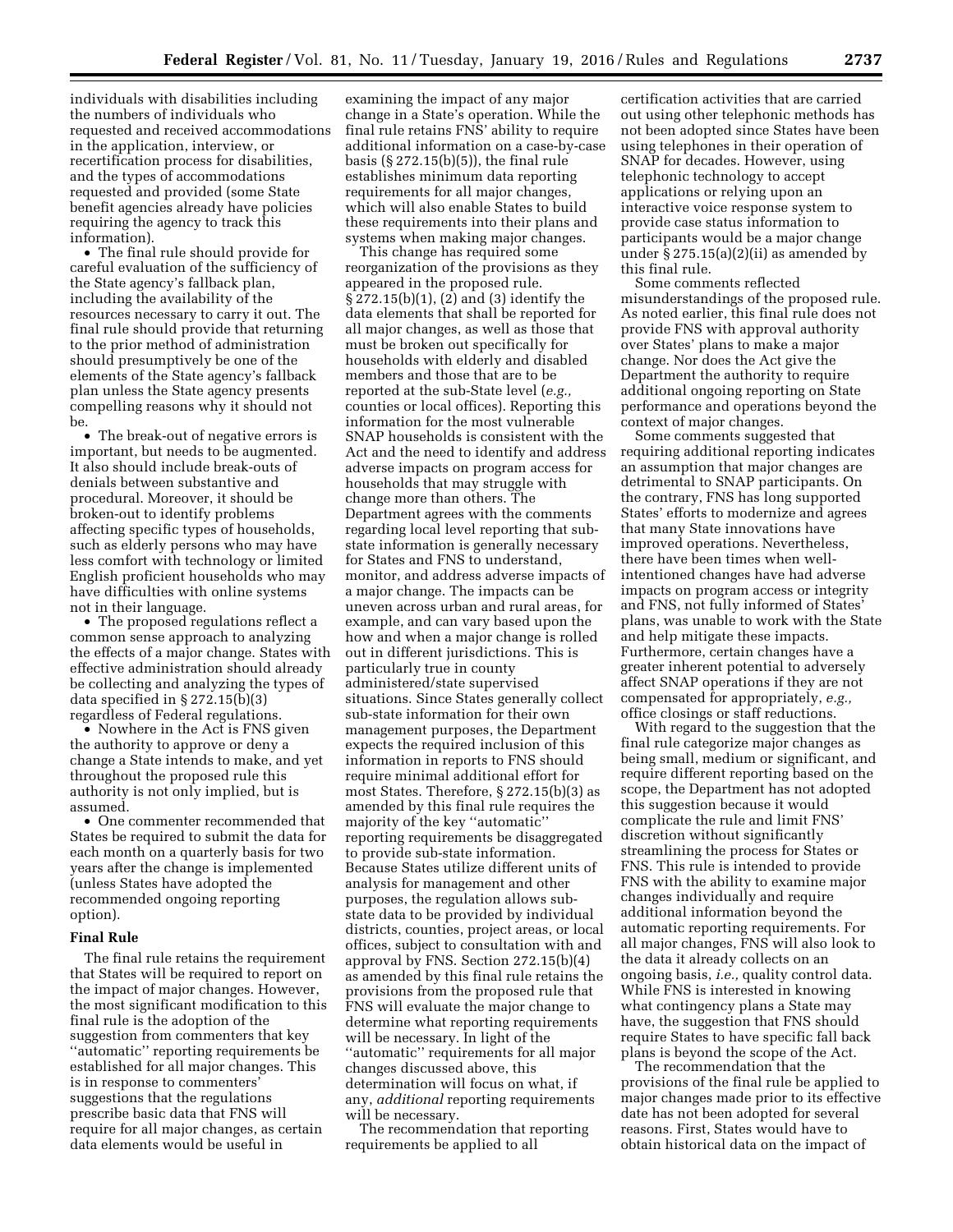the change and such data is typically more difficult to obtain. Secondly, States' reports received on the impact of these older changes would be out of date and therefore less useful to FNS in monitoring their impact. Finally, the Department only requires retroactive implementation of final rules when it is both practical and there is a compelling need; neither of which apply to this rule. The recommendation for two years of monthly reports would exceed the Departments needs and place an unnecessary burden upon States. The suggestion that States be required to submit the monthly data on a quarterly basis has been adopted in the restructured final rule in § 272.15(b)(5). While the one year requirement is retained from the NPRM in this final rule at § 272.15(b)(6), FNS may extend this timeframe if necessary. The provision from § 272.15(b)(5) in the NPRM is retained in this final rule at § 272.15(b)(7).

Provision/Issues—§ 272.15(b)(6): If the data a State submits regarding its major change or other information FNS obtains indicates an adverse impact on SNAP access or integrity, FNS would work with the State to correct the cause of the problem and provide whatever technical assistance it can. Depending upon the severity of the problem, FNS may require a formal corrective action plan as identified in § 275.16 and § 275.17.

Public Comments and Recommendations—Three commenters addressed these provisions of the proposed rule and their comments included the following:

• Strongly recommend that the final regulation be strengthened to identify the full range of action that FNS is authorized to initiate in response to information from the State about planned major systems changes.

• Although requiring correction of problems that have arisen is sensible and appropriate, it puts the Department and the State agency in the all-toofamiliar position of playing catch-up after a problem has occurred. The final rule should restructure this paragraph to focus on the implementation of the State agency's fallback plan or plans.

• "Adverse impact" is not defined, which could lead to subjective and inconsistent results among regions regarding when a corrective action plan is imposed. Existing performance measures already have standards that States must meet, and corrective action plans can be required for failure to meet those standards. At best, the new process is duplicative; at worst, it opens up an avenue for corrective action plans

for anything that FNS may decide has an ''adverse impact.''

#### **Final Rule**

As explained earlier, the Department has neither the authority to approve or deny (unless a State's plans violate a provision of the Act or SNAP regulations) a State's plans, nor can it require that States develop fallback plans. With regard to when a State would be required to submit a corrective action plan due to an adverse impact, the Department agrees that the provisions of this rule could open another avenue for identification and correction of deficiencies in a State's operation; this is the intent of the Act. Therefore, the provision (now at  $\S 272.15(b)(8)$  as amended by this final rule remains unchanged from the NPRM.

Provision/Issues—§ 275.3(a): FNS shall conduct management evaluation reviews of certain functions performed at the State agency level in the administration/operation of the program. FNS will designate specific areas required to be reviewed each fiscal year.

Public Comments and Recommendations—Thirteen commenters addressed these provisions of the proposed rule and their comments included the following:

• FNS and States should be engaging in additional monitoring activities of local service delivery, not fewer. The changes FNS proposes to ME reviews have no basis in statute -the 2008 FCEA made no changes to reduce FNS's oversight role. ME reviews are also the primary way that FNS monitors civil rights compliance. The final rule must not back away from FNS's commitment in these areas.

• Caseloads have increased dramatically in recent years while, at the same time, the number of staff to process cases has not kept pace. This development points to the need for more, not less frequent, reviews because of the risk of access barriers. We recommend that the final rule reject these changes to the ME regulations and keep the current requirements.

• The proposed regulation will weaken the longstanding requirement for ME reviews of State certification operations, and fails to require straightforward, publically available and nationally consistent data collection from States making major changes in their service delivery model. The proposal eviscerates a decades-old requirement that States and FNS conduct ME reviews of State certification operations. Such ME reviews are the cornerstone of FNS

oversight of client access and program integrity.

• The solution to staffing shortages is to prioritize. Reducing oversight of the largest program in the Department is not a sensible means of prioritizing. If the problem is an insufficient Federal Program Administration appropriation, the Department should realign staffing of the various food assistance programs to be more proportional to the taxpayers' dollars at stake in each.

• Oppose the proposed changes that eliminate the requirement for an annual review of certain functions performed at the State agency level and the elimination of the requirement for a biennial review of the State's ME system. The proposed regulation, which lacks any specified frequency for reviews, could lead to FNS's abdication of these reviews for all practical purposes, now or in the future. The requirement that FNS designate specific areas for review each year does not necessarily mean that FNS must in fact conduct such reviews.

• FNS should define what qualifies as ''at-risk'' to provide for consistency in the different regions. Providing the data for these ''off-site'' activities is more time-consuming for the States unless Federal reviewers are given total access to State systems.

• We agree with the increased flexibility given to FNS in the conduct of MEs under the proposed rule and encourage that similar flexibility and ability to target reviews be given to the States in the conduct of their annual MEs.

• We appreciate FNS' targeted approach and suggest that the reviews be less targeted by frequency and size, but more by performance and need.

• We disagree with FNS removing its own burdens in the ME process while keeping the States' current requirements basically unchanged.

• The term "at-risk" is vague. Recommend keeping the current requirement of a biennial review of the State's ME system. Having scheduled Federal reviews on a biennial basis would allow States to plan accordingly.

• State and Federal ME requirements should not be changed. Proposals to weaken them should not be included in the final rule.

## **Final Rule**

Based upon comments received, the Department is withdrawing the changes to this provision from the final rule. The Department agrees that monitoring SNAP is a high priority responsibility for FNS and supports the goal of maintaining sufficient resources to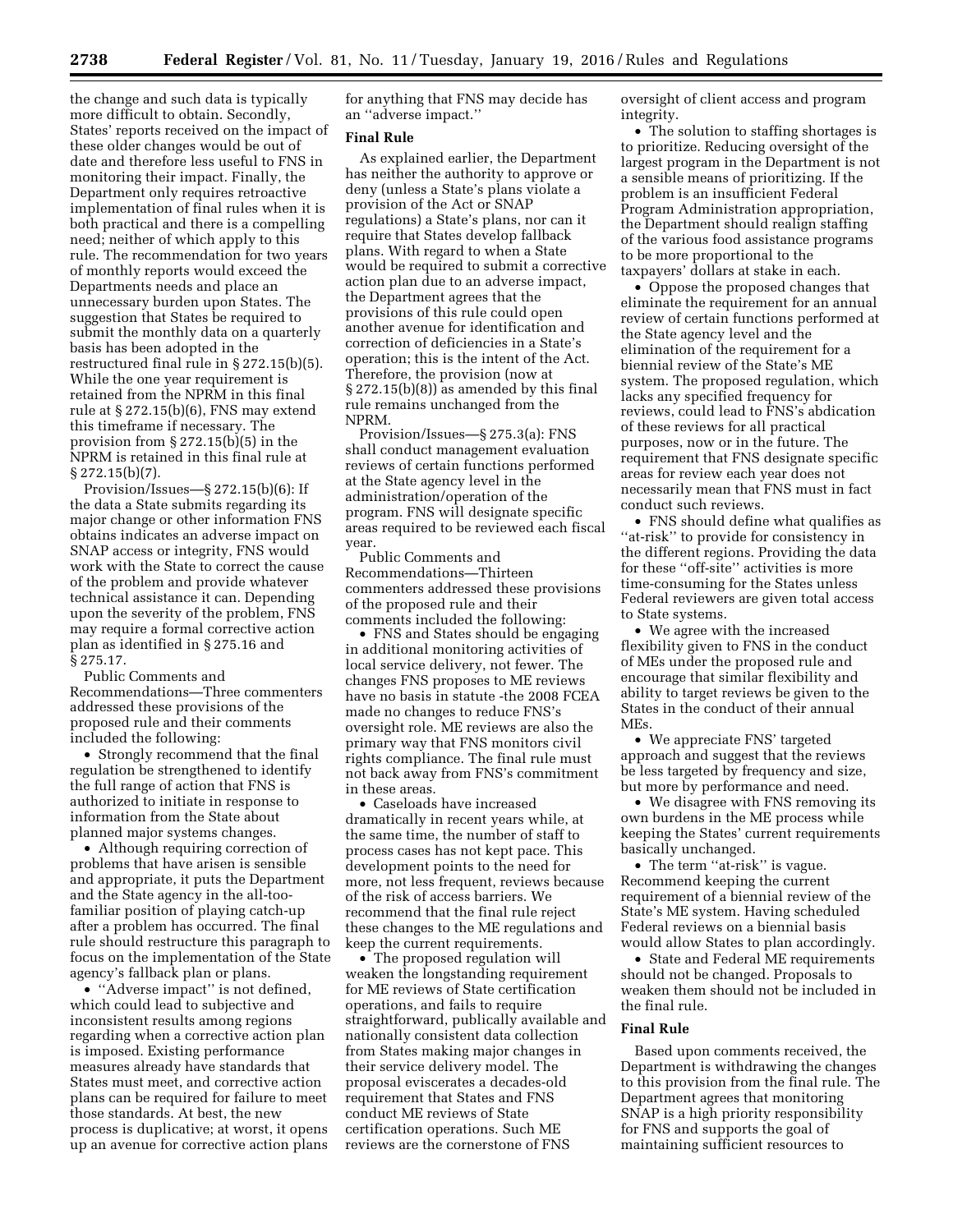enable proper oversight of SNAP operations.

Provision/Issues—§ 271.2: Amend the definitions of Large, Medium, and Small project areas for ME review purposes.

Public Comments and Recommendations—Five commenters addressed these provisions of the proposed rule and their comments included the following:

• These changes in the definitions of project areas are likely to have significant negative impacts on civil rights compliance within SNAP. Reducing the frequency or intensity of ME reviews will have the effect of reducing efforts to identify and correct civil rights violations.

• We recommend that the final rule reject these changes to the ME regulations and keep the current requirements.

• We agree with the need for a modification to the definitions of large and medium project areas but contend that the revised definitions do not reflect the reality of the larger States. We recommend further review of these proposed standards and even higher caseload thresholds in order to reflect the project areas of the large States.

• These were the definitions that were in effect for California until FY 2011. Given the limitation of staff and resources, this new definition would create a workload issue in California. We recommend redefine project areas as follows:

 $\circ$  Large—those with an average monthly caseload of more than 50,000 cases.

 $\circ$  Medium—those with an average monthly caseload of between 25,000 and 50,000 cases.

 $\circ$  Small—those with an average monthly caseload up to 24,999 cases.

#### **Final Rule**

Comments on this provision of the rule were mixed with some commenters believing that the provision of the proposed rule did not go far enough in reducing the frequency with which States are required to review their project areas. The Department acknowledges that while more monitoring of SNAP is generally more desirable than less monitoring, the quality of the monitoring must also be a factor. Reductions in States' budgets have put pressure on staffing for SNAP and this provision allows States to do a better job in the ME reviews that are conducted. Furthermore, the project area sizes in the current rules were set when the program was less than half its current size in terms of participation. Therefore, this provision of the final

rule remains unchanged from the proposed rule.

## **List of Subjects**

#### *7 CFR Part 271*

Food stamps, Grant programs-social program, Reporting and recordkeeping.

#### *7 CFR Part 272*

Alaska, Civil rights, SNAP, Grant programs-social programs, Penalties, Reporting and recordkeeping requirements, Unemployment compensation, Wages.

#### *7 CFR Part 275*

Administrative practice and procedure, SNAP, Reporting, and recordkeeping requirements.

Accordingly, 7 CFR parts 271, 272 and 275 are amended as follows:

# **PART 271—GENERAL INFORMATION AND DEFINITIONS**

■ 1. The authority citation for Part 271 continues to read as follows:

**Authority:** 7 U.S.C. 2011–2036.

#### **§ 271.2 [Amended]**

■ 2. In § 271.2:

■ a. Amend the definition of *Large project area* by removing the number ''15,000'' and adding in its place the number ''25,000''.

■ b. Amend the definition of *Medium project area* by removing the numbers  $``2,001$  to 15,000" and adding in their place the numbers ''5,000 to 25,000''. ■ c. Amend the definition of *Small project area* by removing the number ''2,000'' and adding in its place the number "4,999".

#### **PART 272—REQUIREMENTS FOR PARTICIPATING STATE AGENCIES**

■ 3. The authority citation for Part 272 continues to read as follows:

**Authority:** 7 U.S.C. 2011–2036.

 $\blacksquare$  4. Add § 272.15 to read as follows:

#### **§ 272.15 Major changes in program design.**

(a) *States' reporting of major changes.*  (1) State agencies shall notify FNS when they make major changes in their operation of SNAP. State agencies shall notify FNS when the plans for the change are approved by State leadership, but no less than 120 days prior to beginning implementation of the change or entering into contractual obligations to implement any proposed major changes. If it is not possible for a State to provide notification 120 days in advance, the State shall provide notification as soon as it is aware of the

major change and explain why it could not meet the 120-day requirement. No approval from FNS is necessary for a State to proceed with implementation of the major change.

(2) Major changes shall include the following:

(i) Closure of any local office that performs major functions for 750 or more SNAP households or 5 percent of the State's total SNAP monthly caseload, whichever is less, and there is not another office available to serve the affected households within 35 miles. An office performing major functions is an office where households can file an application for SNAP in person and receive assistance from merit system personnel staff.

(ii) Substantial increased reliance on automated systems for the performance of responsibilities previously performed by State merit system personnel (as described in section 11(e)(6)(B) of the Act) or changes in the way that applicants and participants interact with the State's SNAP agency. This includes the replacement of the State's automated systems used in the certification process, adding functionality to the existing automated systems used in the certification process, or changes in the way applicants and participants interact with SNAP. For example, adding an overlay on an existing legacy automated system used by eligibility workers, adding online portals to an existing automated system for use by SNAP applicants, participants or community partners, establishment of an online application, use of telephonic technology to accept applications, relying upon an interactive voice response system to provide case status information to participants or implementation of finger imaging shall be considered major changes. Under this criterion, if the State documents that the change is expected to impact less than five percent of the State's SNAP applicants or participants, it will not be considered a major change. Reporting a major change as required in this section does not relieve States of meeting the requirements for new system approvals in § 277.18 of this chapter.

(iii) Changes in operations that potentially increase the difficulty of households reporting required information. This could include implementation of a call center or internet web portal for change reporting, a major modification to forms that households use to report changes or the discontinuation of an existing avenue for reporting changes (*e.g.,* households can no longer contact the local office because all changes must be reported to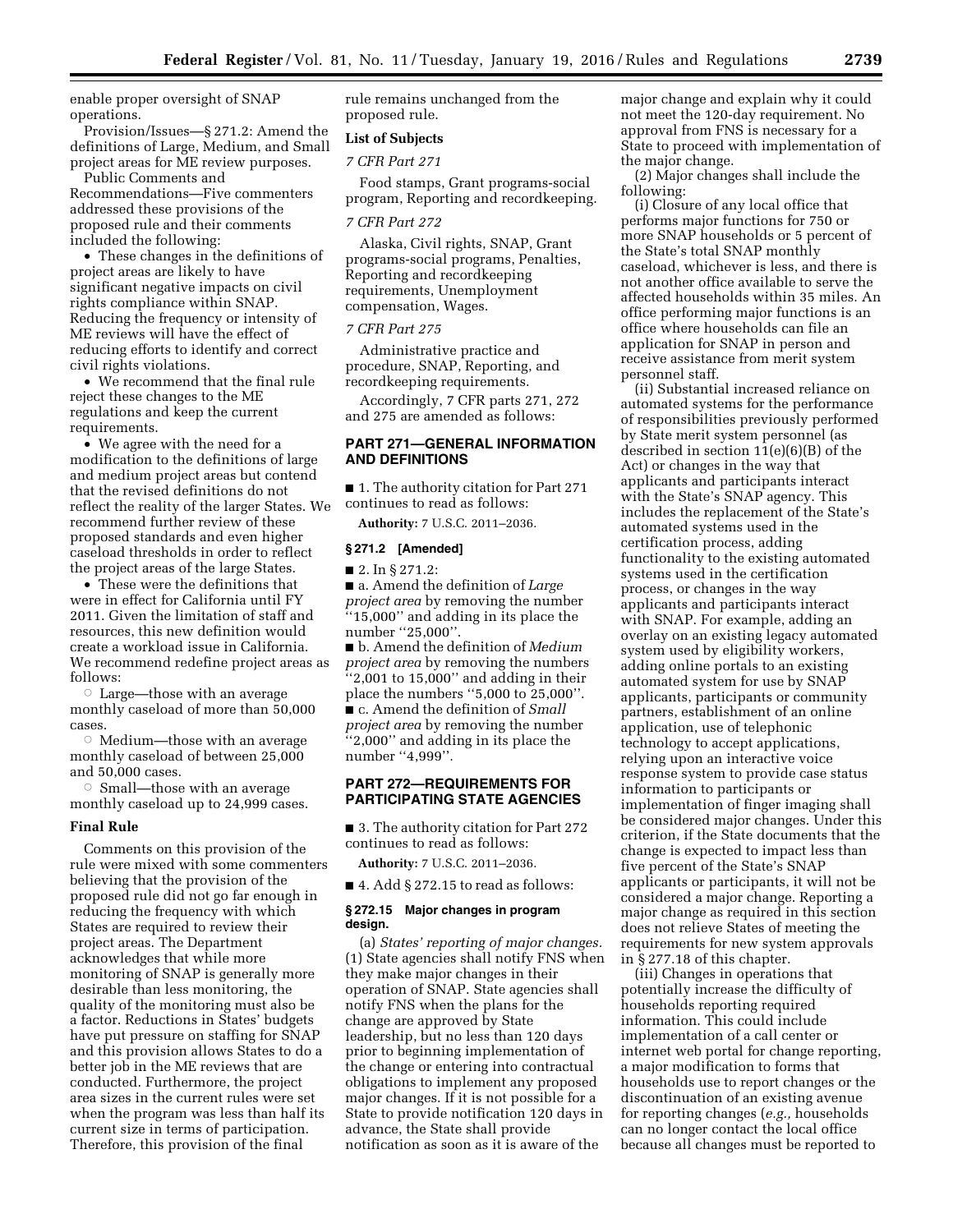a unit that handles change reports). Selecting a different change reporting policy option as allowed in § 273.12 of this chapter, or the implementation of a policy waiver related to change reporting would not be a major change.

(iv) Any reduction or change of the functions or responsibilities currently assigned to SNAP merit system personnel.

(v) A decrease of more than 5 percent in the total number of merit system personnel involved in the SNAP certification process in the State from one year to the next. In addition, a decrease of more than eight percent in the total number of merit system personnel involved in the SNAP certification process in the State over a two year period would be a major change. These decreases would include those resulting from State budget cuts or hiring freezes, but not include loss of personnel through resignation, retirement or release when the State is seeking to replace the personnel within 6 months. Evidence of the intent to replace personnel shall include advertising to fill positions and having sufficient funding in the personnel budget for the new hires.

(vi) Other major changes identified by FNS.

(3) When a State initially reports a major change to FNS as required in paragraph (a)(1) of this section, an analysis of the expected impact of the major change shall accompany the report. The initial report to FNS that the State is making one of the major changes identified in paragraph (a)(2) of this section, shall include a description of the change and an analysis of its anticipated impacts on program performance.

(i) The description of the change shall include the following:

(A) Identification of the major change the State is implementing;

(B) An explanation of what the change is intended to accomplish;

(C) The schedule for implementation; (D) How the change will be tested and

whether it will be piloted; (E) Whether the change is statewide or identification of the jurisdictions it will

encompass; (F) How the major change is expected to affect applicants and/or participants

and how they will be informed; (G) How the change will affect

caseworkers and, as applicable, how they will be trained;

(H) The projected administrative cost of the major change in the year it is implemented and the subsequent year;

(I) How the impact of the major change will be monitored;

(J) How the major change will affect operation of the State automated system;

(K) The State's backup plans if the major change creates significant problems in one or more of the program measures in paragraph (a)(3)(ii) of this section;

(L) A description of any consultation with stakeholders/advocacy groups or public comment obtained regarding the planned changes; and

(M) Procedures the State will put in place to minimize the burdens on people with disabilities and other populations (as identified in paragraph (a)(3)(ii)(E) of this section) relative to the change.

(ii) The analysis portion of the State's initial report shall include the projected impact of the major change on:

(A) The State's payment error rate;

(B) Program access, including the impact on applicants filing initial applications and recertification applications;

(C) The State's negative error rate; (D) Application processing timeliness including both the households entitled to 7-day expedited service and those subject to the 30-day processing standards;

(E) Whether the major change will increase the difficulty elderly households, households living in rural areas, households containing a disabled member, homeless households, non-English speaking households, or households living on a reservation will have obtaining SNAP information, filing an initial application, providing verification, being interviewed, reporting changes or reapplying for benefits;

(F) Customer service including the time it takes for a household to contact the State, be interviewed, report changes and any other parameter defined by the State agency; and

(G) Timeliness of recertification actions.

(b) *FNS and State action on reports.*  (1) FNS will evaluate the initial report provided by a State to determine if the change is, in fact, a major change as described in paragraph (a)(2) of this section and notify the State of its determination. States implementing a major change shall report the following monthly State-level information to FNS on a quarterly basis beginning with the quarter prior to implementation of the major change:

(i) The number of initial applications received;

(ii) Of the number of initial applications received in paragraph (b)(1)(i) of this section, the number subject to expedited service;

(iii) Of the number of initial applications received in paragraph (b)(1)(i) of this section, the number broken out by method of application (*i.e.,* in-person, online, telephone, mail, fax);

(iv) The number of initial applications that are approved timely;

(v) Of the number of initial applications approved timely in paragraph (b)(1)(iv) of this section, the number subject to expedited service processed within the 7-day processing requirement;

(vi) The number of initial applications that are approved untimely;

(vii) Of the number of initial applications approved untimely in paragraph (b)(1)(vi) of this section, the number subject to expedited service processed outside the 7-day processing requirement;

(viii) The number of initial applications that are denied;

(ix) Of the number of initial applications that were denied in paragraph (b)(1)(viii) of this section, the number broken out by those denied due to ineligibility and those denied because the State agency was unable to determine eligibility;

(x) The total number of households due for recertification;

(xi) The number of recertification applications received;

(xii) Of the number of recertification applications received in paragraph  $(b)(1)(xi)$  of this section, the number broken out by method of application (*i.e.,* in-person, online, telephone, mail, fax);

(xiii) The number of households that were recertified without a delay or break in benefits;

(xiv) The number of households that the State recertifies with a delay or break in benefits of less than one month;

(xv) Of the total number of households due for recertification in paragraph  $(b)(1)(x)$  of this section, the number of households that fail to reapply for recertification by the required deadline;

(xvi) The number of recertification applications that are denied; and

(xvii) Of the number of recertification applications that were denied in paragraph  $(b)(1)(xvi)$  of this section, the number broken out by those denied due to ineligibility and those denied because the State agency was unable to determine eligibility.

(2) The information required by paragraph (b)(1)(1) of this section shall be reported separately for households with elderly members and households with members that have a disability.

(3) At a minimum, the information required by paragraphs (b)(1)(i), (iv),